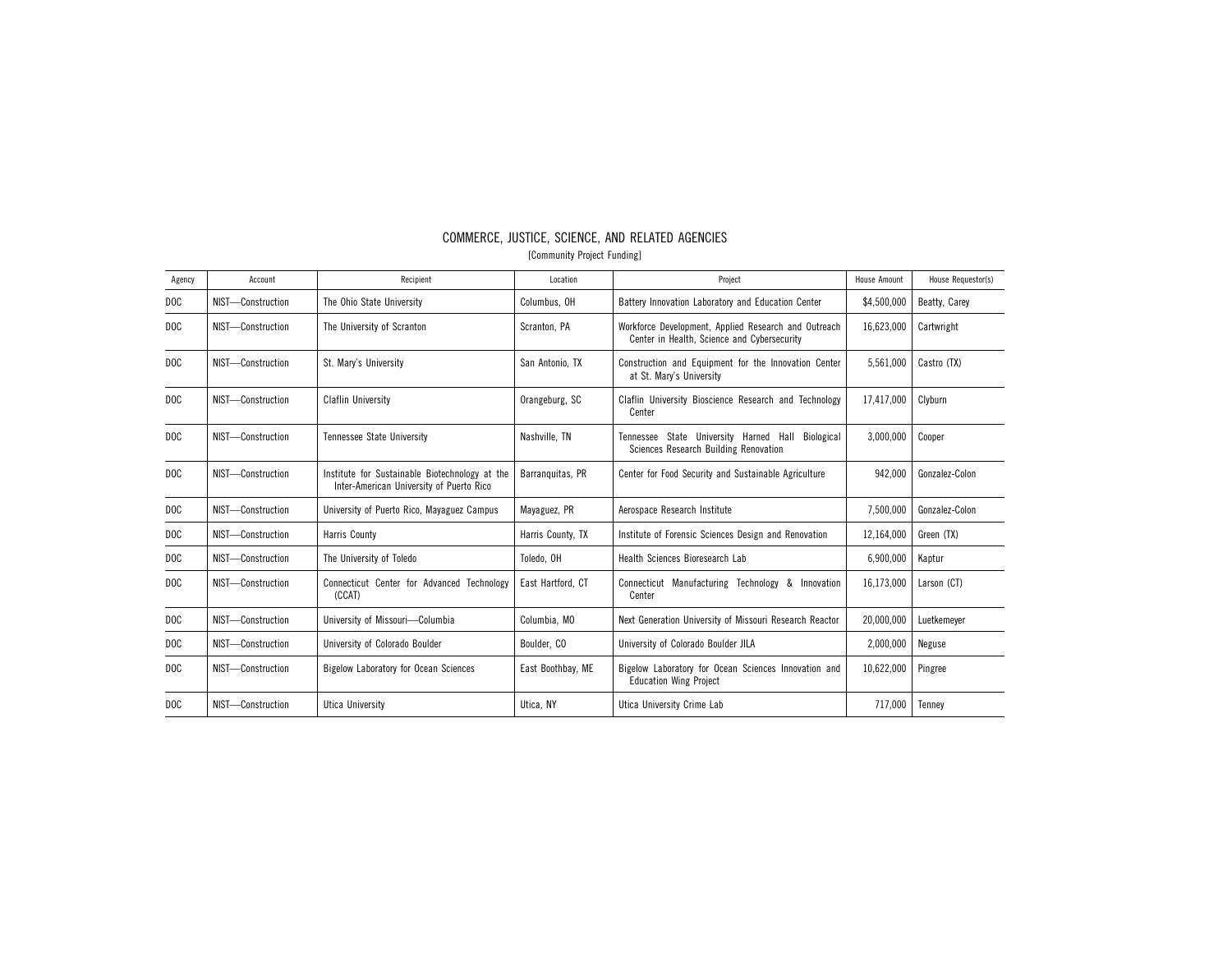| Agency           | Account           | Recipient                                     | Location                  | Project                                                                                           | <b>House Amount</b> | House Requestor(s) |
|------------------|-------------------|-----------------------------------------------|---------------------------|---------------------------------------------------------------------------------------------------|---------------------|--------------------|
| D <sub>O</sub> C | NIST-Construction | Mount St. Mary's University                   | Emmitsburg, MD            | Mount St. Mary's Expanding STEM Access, Innovation<br>and Workforce Development in Rural Maryland | 4,000,000           | Trone              |
| D <sub>O</sub> C | NIST-Construction | <b>Ohio University</b>                        | Athens, OH                | Russ Research Center Digital Design Studio Develop-<br>ment                                       | 1,500,000           | Turner             |
| DOC              | NIST-Construction | Wright State University                       | Dayton, OH                | The Wright State University Power House Research Cen-<br>ter                                      | 2,000,000           | Turner             |
| DOC              | NIST-Construction | Florida International University              | Miami-Dade County,<br>FL. | Robotics and Autonomous Systems Laboratory for<br><b>Coastal Conservation and Restoration</b>     | 9,562,000           | Wilson (FL)        |
| D <sub>O</sub> C | NIST-STRS         | <b>University of Connecticut</b>              | Storrs, CT                | Long-term Risk Management and Mitigation Strategies<br>of Crumbling Foundations                   | 4,000,000           | Courtney           |
| DOC              | NIST-STRS         | Mentoring Youth Through Technology            | Harvey, IL                | Science, Technology, Engineering and Mathematics<br>(STEM) After School Program                   | 100,000             | Kelly (IL)         |
| DOC              | NIST-STRS         | Desert Research Institute                     | Reno, NV                  | <b>Quantifying Carbon Fluxes</b>                                                                  | 2,500,000           | Lee (NV)           |
| D <sub>O</sub> C | NIST-STRS         | Rochester Institute of Technology             | Rochester, NY             | Rochester Institute of Technology                                                                 | 2.000.000           | Morelle            |
| DOC              | NIST-STRS         | NH Manufacturing Extension Partnership        | Concord, NH               | Building the Next Generation of Skilled Workforce in<br>Manufacturing                             | 450,000             | Pappas             |
| D <sub>O</sub> C | NIST-STRS         | Morgan State University                       | Baltimore, MD             | Center for Equitable Artificial Intelligence & Machine<br>Learning                                | 2,000,000           | Ruppersberger      |
| D <sub>O</sub> C | NIST-STRS         | <b>Oakland University</b>                     | Rochester, MI             | Oakland University Vehicular Wireless Communications<br>System Testing and Standards Facility     | 3,000,000           | <b>Stevens</b>     |
| D <sub>O</sub> C | NIST-STRS         | <b>Schoolcraft Community College District</b> | Livonia, MI               | Industry 4.0 Training at Schoolcraft College's Manufac-<br>turing & Engineering Center            | 1,025,000           | <b>Stevens</b>     |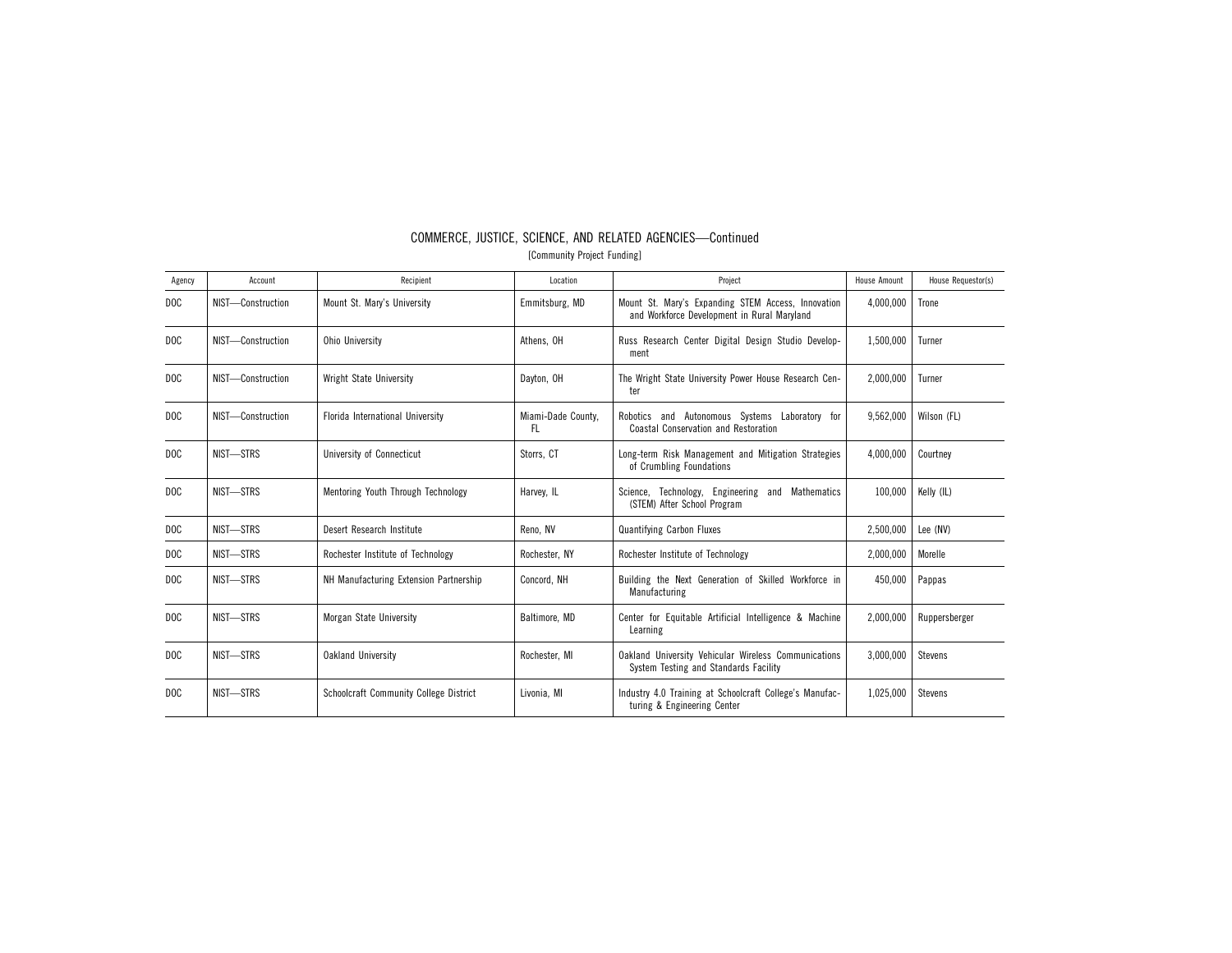| D <sub>O</sub> C | NIST-STRS | Griffiss Institute                                                       | Rome, NY                                | Smart-X Internet of Things (IOT) Living Lab                                              | 3,000,000 | Tenney               |
|------------------|-----------|--------------------------------------------------------------------------|-----------------------------------------|------------------------------------------------------------------------------------------|-----------|----------------------|
| D <sub>O</sub> C | NOAA-ORF  | Desert Research Institute                                                | Reno, NV                                | Lake Tahoe Basin Instrumentation and Data Sharing                                        | 2,000,000 | Amodei               |
| D <sub>O</sub> C | NOAA-ORF  | <b>Gulf Shellfish Institute</b>                                          | Palmetto, FL                            | Estuary Habitat Restoration and Resilience                                               | 2,500,000 | Buchanan             |
| D <sub>O</sub> C | NOAA-ORF  | University of South Florida                                              | St. Petersburg, FL                      | Surveillance of Pollution from Emerging Chemical<br>Threats in Tampa Bay                 | 3,400,000 | Crist                |
| D <sub>O</sub> C | NOAA-ORF  | <b>Texas State University</b>                                            | San Marcos, TX                          | Texas State University Meadows Center Climate Change<br>Impact on Water Initiative       | 2.000.000 | Doggett              |
| DOC              | NOAA-ORF  | Florida Gulf Coast University                                            | Fort Mvers, FL                          | Examining the Influence of Discharges on Coastal Eco-<br>systems Health and HAB Dynamics | 440.000   | Donalds              |
| DOC              | NOAA-ORF  | Louisiana State University, Office of Research<br>& Economic Development | Baton Rouge, LA                         | Coastal High Frequency RADAR System for Coastal Pro-<br>tection and Prediction           | 5,000,000 | Graves (LA)          |
| D <sub>O</sub> C | NOAA-ORF  | The Water Institute of the Gulf                                          | Baton Rouge, LA                         | The Resilience Center                                                                    | 2,500,000 | Graves (LA)          |
| D <sub>O</sub> C | NOAA-ORF  | Port of Morgan City                                                      | Morgan City, LA                         | Meteorological Stations Operations and Maintenance                                       | 200,000   | Higgins (LA)         |
| D <sub>O</sub> C | NOAA-ORF  | Buffalo Niagara Waterkeeper                                              | Buffalo, NY                             | Shoreline Monitoring and Assessment in the Eastern<br>Basin of Lake Erie                 | 480,000   | Higgins (NY)         |
| D <sub>O</sub> C | NOAA-ORF  | University of Iowa                                                       | lowa City, IA                           | Advanced Hydrologic Monitoring, Assessment, and Flood<br>Forecasting for Eastern lowa    | 1,000,000 | Hinson, Miller-Meeks |
| DOC              | NOAA-ORF  | Novo Center for Marine Science                                           | Mendocino County, CA                    | Fighting Climate-Driven Collapse in Coastal Habitats                                     | 294,000   | Huffman              |
| D <sub>O</sub> C | NOAA-ORF  | Regents of the University of Washington                                  | Seattle, WA                             | Equity and Ecosystem Health Through Water Column<br>Observation                          | 1,500,000 | Jayapal              |
| D <sub>O</sub> C | NOAA-ORF  | Nature Conservancy                                                       | Honolulu and Hawaii<br>Counties, Hawaii | Building Coastal Resilience through Community-Based<br>Conservation                      | 500,000   | Kahele               |
| D <sub>O</sub> C | NOAA-ORF  | University of Louisiana Monroe                                           | Monroe, LA                              | <b>State Mesonet Network Project</b>                                                     | 2,000,000 | Letlow               |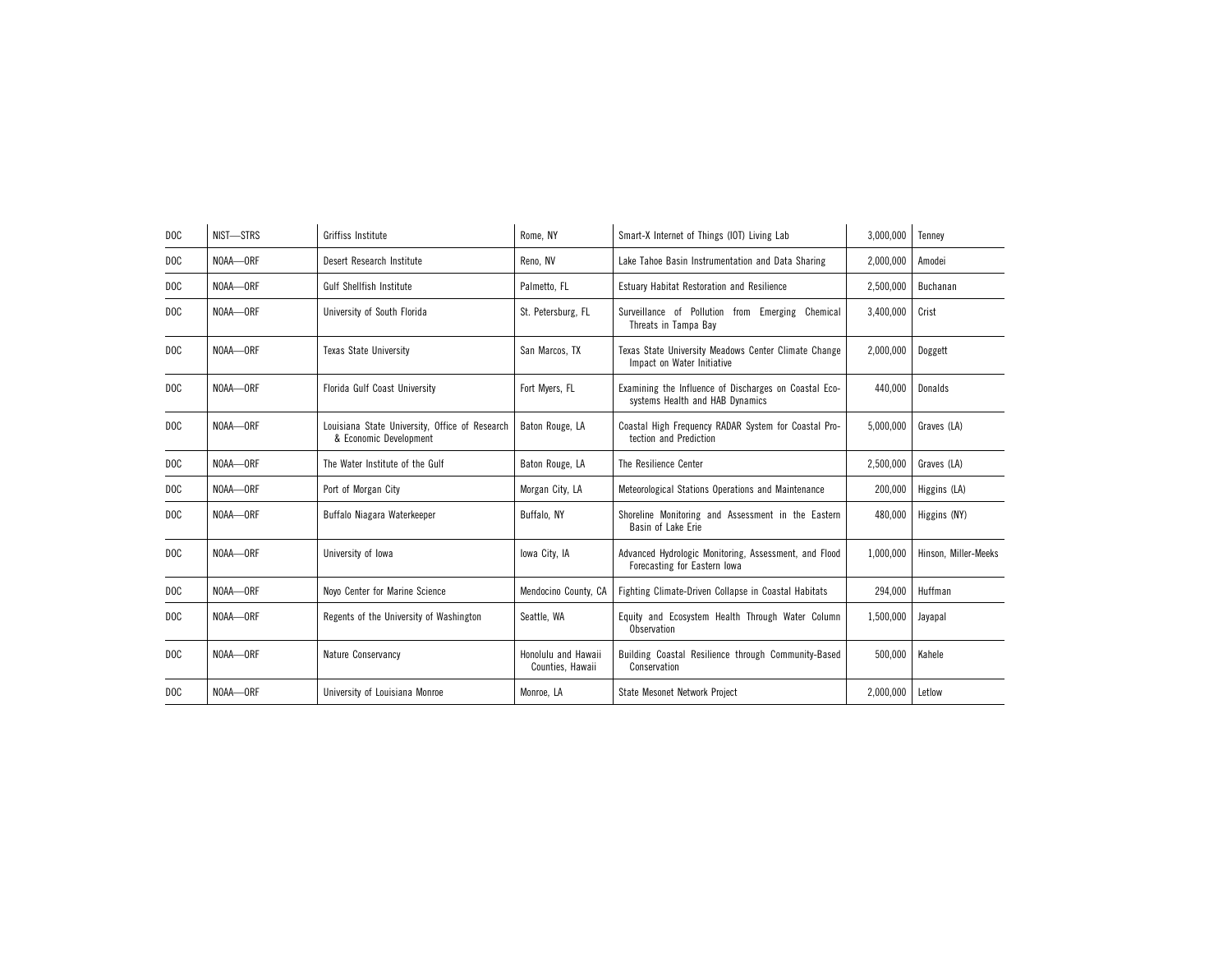| Agency           | Account  | Recipient                                                                           | Location             | Project                                                                                                                     | <b>House Amount</b> | House Requestor(s) |
|------------------|----------|-------------------------------------------------------------------------------------|----------------------|-----------------------------------------------------------------------------------------------------------------------------|---------------------|--------------------|
| DOC              | NOAA-ORF | Oklahoma State University                                                           | Stillwater, OK       | Oklahoma Center for Hydrological Integrated Monitoring,<br>Modeling, and Mitigation                                         | 1,800,000           | Lucas              |
| D <sub>O</sub> C | NOAA-ORF | New England Aquarium Corporation                                                    | Boston, MA           | New England Aguarium Modernization and Educational<br>Programming                                                           | 2.400.000           | Lynch              |
| DOC              | NOAA-ORF | Mote Marine Laboratory, Inc.                                                        | Sarasota, FL         | Mote Marine Laboratory's Florida Seagrass Project                                                                           | 750,000             | Murphy (FL)        |
| DOC              | NOAA-ORF | The Nature Conservancy in Florida                                                   | Winter Park. FL      | Modernization of Recreational Fishing Catch Data and<br>Support Humane Catch and Release Education in the<br>South Atlantic | 750,000             | Murphy (FL)        |
| DOC              | NOAA-ORF | <b>Hudson River Park Trust</b>                                                      | New York, NY         | Hudson River Habitat Enhancement Project                                                                                    | 750,000             | Nadler             |
| D <sub>O</sub> C | NOAA-ORF | Mississippi State University Global Center for<br>Aquatic Health and Food Security  | Gulfport, MS         | Gulf Coast Aquatic Health Laboratory                                                                                        | 1,800,000           | Palazzo            |
| D <sub>O</sub> C | NOAA-ORF | The Regents of the University of California;<br>University of California, San Diego | San Diego County, CA | Aerosolized Coastal Water Pollution Impacts Study                                                                           | 1,500,000           | Peters             |
| DOC              | NOAA-ORF | Coral World Ocean and Reef Initiative, Inc.                                         | St. Thomas, VI       | Coral and Aquatic Research and Restoration                                                                                  | 900,000             | Plaskett           |
| D <sub>O</sub> C | NOAA-ORF | Upper Columbia United Tribes                                                        | Spokane, WA          | Upper Columbia United Tribes Salmon Reintroduction<br>Project                                                               | 5,000,000           | Rodgers (WA)       |
| DOC              | NOAA-ORF | Center for Marine Science at UNC Wilmington                                         | Wilmington, NC       | <b>UNC Wilmington Marine Science Center Research</b>                                                                        | 750,000             | Rouzer             |
| D <sub>O</sub> C | NOAA-ORF | University of Miami                                                                 | Coral Gables, FL     | University of Miami Marine Aquaculture Pilot-Scale<br>Grow-Out Module                                                       | 750,000             | Salazar            |
| DOC              | NOAA-ORF | University of Washington Tacoma                                                     | Tacoma, WA           | Center for Urban Waters-Protecting Salmon from Toxic<br>Chemicals                                                           | 1,000,000           | Strickland         |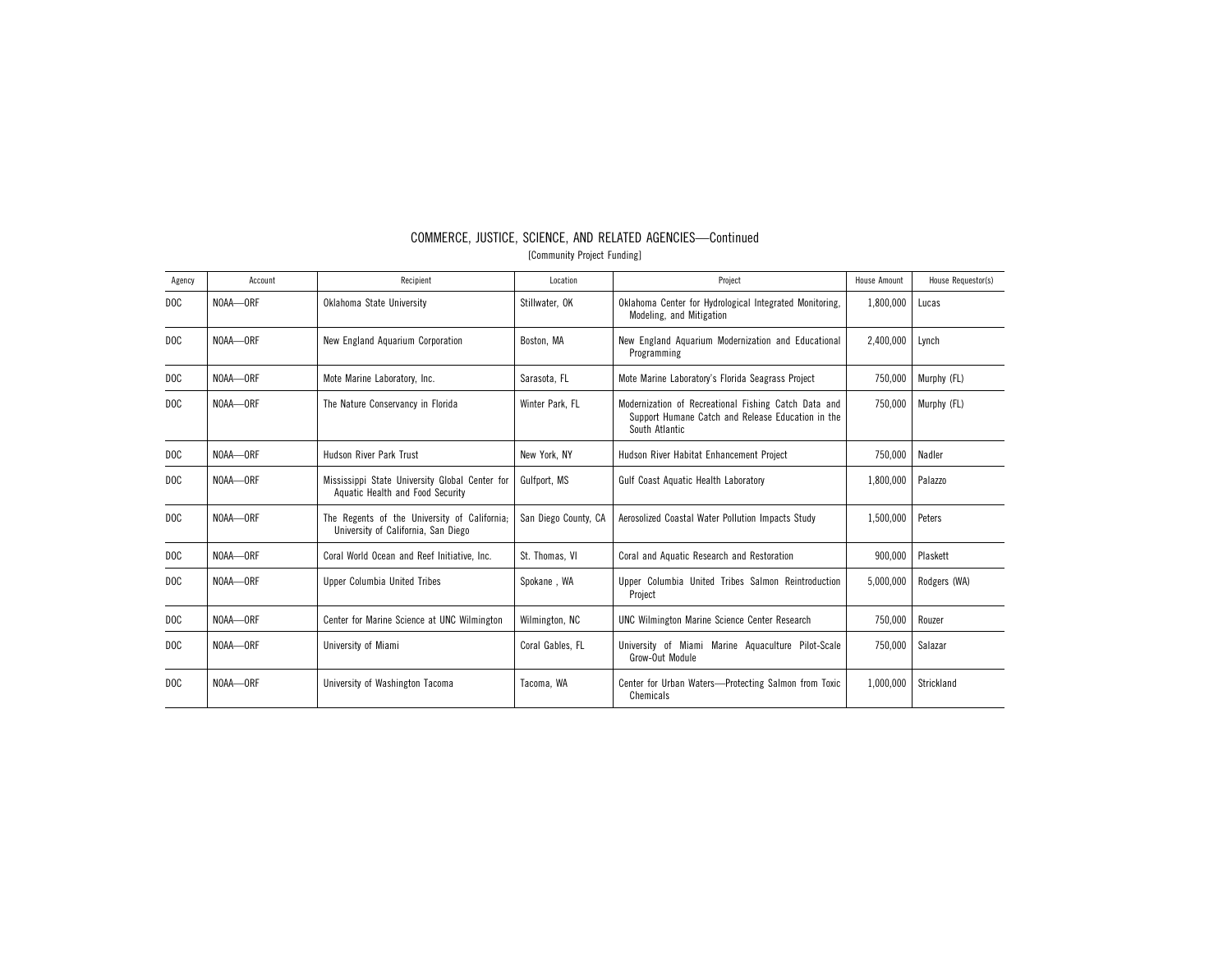| D <sub>O</sub> C | NOAA-ORF  | University of Nevada, Las Vegas            | Las Vegas, NV       | Water Analyzing Equipment for Climate Research and<br>Education                                                      | 200,000   | Titus             |
|------------------|-----------|--------------------------------------------|---------------------|----------------------------------------------------------------------------------------------------------------------|-----------|-------------------|
| D <sub>0</sub> C | NOAA-ORF  | Florida International University           | Miami, FL           | Coastal Subsurface Water Table and Saltwater Intrusion<br><b>Monitoring Systems</b>                                  | 9,776,000 | Wasserman Schultz |
| DOC              | NOAA-ORF  | Nova Southeastern University               | Ft. Lauderdale, FL  | Coastal Ecosystems Disease Etiology, Remediation, and<br>Restoration for Community Ecological and Economic<br>Health | 3,841,000 | Wasserman Schultz |
| DOJ              | COPS Tech | Windsor Heights Police and Fire Department | Windsor Heights, IA | Windsor Heights P25 Radio Replacement Project                                                                        | 301.000   | Axne              |
| D <sub>0</sub>   | COPS Tech | Citrus Heights Police Department           | Citrus Heights, CA  | Citrus Heights Police Department Emergency Commu-<br>nication Enhancements                                           | 540,000   | Bera              |
| D <sub>0</sub>   | COPS Tech | Pasco Sheriff's Office                     | Land O'Lakes, FL    | Technological Upgrades to the Center for the Recovery<br>of Endangered and Missing Persons (CREMP)                   | 2,000,000 | <b>Bilirakis</b>  |
| D <sub>0</sub>   | COPS Tech | City of Sarasota                           | Sarasota, FL        | Sarasota Police Department Equipment Upgrade                                                                         | 300,000   | Buchanan          |
| D <sub>0</sub>   | COPS Tech | City of St. Louis                          | St. Louis, MO       | Improvement of 911 Dispatch System                                                                                   | 685,000   | Bush              |
| D <sub>0</sub>   | COPS Tech | Escambia County Commission                 | Brewton, AL         | P25 Radio Infrastructure for the Escambia County Com-<br>mission                                                     | 1,204,000 | Carl              |
| D <sub>0</sub>   | COPS Tech | City of Round Rock                         | Round Rock, TX      | Round Rock Public Safety Equipment                                                                                   | 2.000.000 | Carter (TX)       |
| DOJ              | COPS Tech | Liberty Hill Police Department             | Liberty Hill, TX    | Liberty Hill Equipment Modernization                                                                                 | 128,000   | Carter (TX)       |
| D <sub>0</sub>   | COPS Tech | Wayne Police Department                    | Wayne, IL           | Law Enforcement Equipment Upgrades                                                                                   | 54,000    | Casten            |
| D <sub>0</sub>   | COPS Tech | Clay County                                | Hayesville, NC      | Enhancing Community Policing for Clay County, NC by<br>Improving the Flow of Critical Technology                     | 300,000   | Cawthorn          |
| D <sub>0</sub>   | COPS Tech | <b>Tiverton Police Department</b>          | Tiverton, RI        | Tiverton Public Safety Communications Project                                                                        | 500,000   | Cicilline         |
| DOJ              | COPS Tech | Suffield Police Department                 | Suffield, CT        | Computer Aided Dispatch/Records Management System<br>Project                                                         | 180,000   | Courtney          |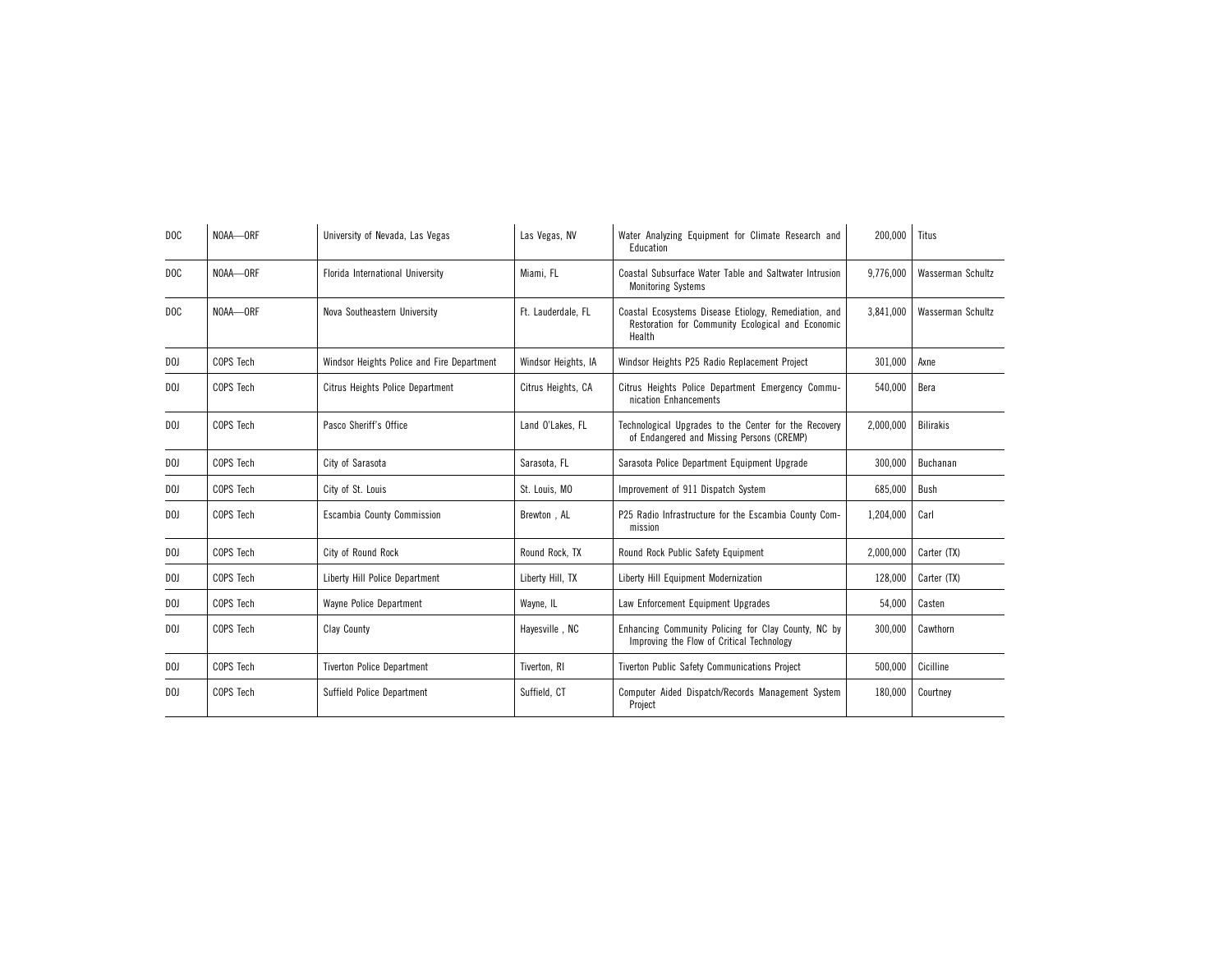| Agency         | Account   | Recipient                             | Location            | Project                                                                                      | <b>House Amount</b> | House Requestor(s) |
|----------------|-----------|---------------------------------------|---------------------|----------------------------------------------------------------------------------------------|---------------------|--------------------|
| D <sub>0</sub> | COPS Tech | City of St. Petersburg, Florida       | St. Petersburg, FL  | Police Computer-Aided Dispatch (CAD)/Record Manage-<br>ment System (RMS)/Mobile System       | 750.000             | Crist              |
| DOJ            | COPS Tech | Olathe Police Department              | Olathe, KS          | Mobile Command Post Equipment Upgrades                                                       | 300,000             | Davids (KS)        |
| D <sub>0</sub> | COPS Tech | Calhoun County Sheriff's Department   | Hardin, IL          | Policing Equipment and Technology Upgrades                                                   | 436,000             | Davis, Rodney      |
| D <sub>0</sub> | COPS Tech | Piatt County Sheriff's Office         | Monticello, IL      | 911 Radio Communication System Upgrade                                                       | 607,000             | Davis, Rodney      |
| D <sub>0</sub> | COPS Tech | Lane County                           | Lane County, OR     | Lane County Public Safety Dispatch Center Equipment<br>Upgrade                               | 176,000             | DeFazio            |
| DOJ            | COPS Tech | <b>Whatcom County Sheriff</b>         | Whatcom County, WA  | Whatcom County Integrated Public Safety Radio System                                         | 500,000             | DelBene            |
| D <sub>0</sub> | COPS Tech | City of Doral Police Department       | Doral, FL           | Doral Police Department Real-Time Operations Center<br>Safe-City Policing Technology Project | 1,000,000           | Diaz-Balart        |
| D <sub>0</sub> | COPS Tech | Harris County Sheriff's Office        | Harris County, TX   | Virtual Reality Training Equipment                                                           | 100,000             | Fletcher           |
| D <sub>0</sub> | COPS Tech | City of Aurora, IL                    | Aurora. IL          | Public Safety Modernization and Technology Infrastruc-<br>ture Upgrade                       | 2,280,000           | Foster             |
| DOJ            | COPS Tech | City of Boynton Beach                 | Boynton Beach, CA   | <b>Emergency Operations Radio Tower Replacement Project</b>                                  | 1,025,000           | Frankel, Lois      |
| DOJ            | COPS Tech | City of West Palm Beach               | West Palm Beach, FL | Secure Mobile Radio Site                                                                     | 969,500             | Frankel, Lois      |
| DOJ            | COPS Tech | Middle Rio Grande Development Council | Carrizo Springs, TX | Regional Trunking Radio System Upgrade                                                       | 5,484,000           | Gonzales, Tony     |
| D <sub>0</sub> | COPS Tech | City of Fairview Park                 | Fairview Park, OH   | Fairview Park Police Department Radio Replacement<br>Project                                 | 604,000             | Gonzalez (OH)      |
| D <sub>0</sub> | COPS Tech | City of Donna                         | Donna, TX           | Acquisition of Safety Mobile Application for Domestic<br><b>Violence Victims</b>             | 325,000             | Gonzalez, Vicente  |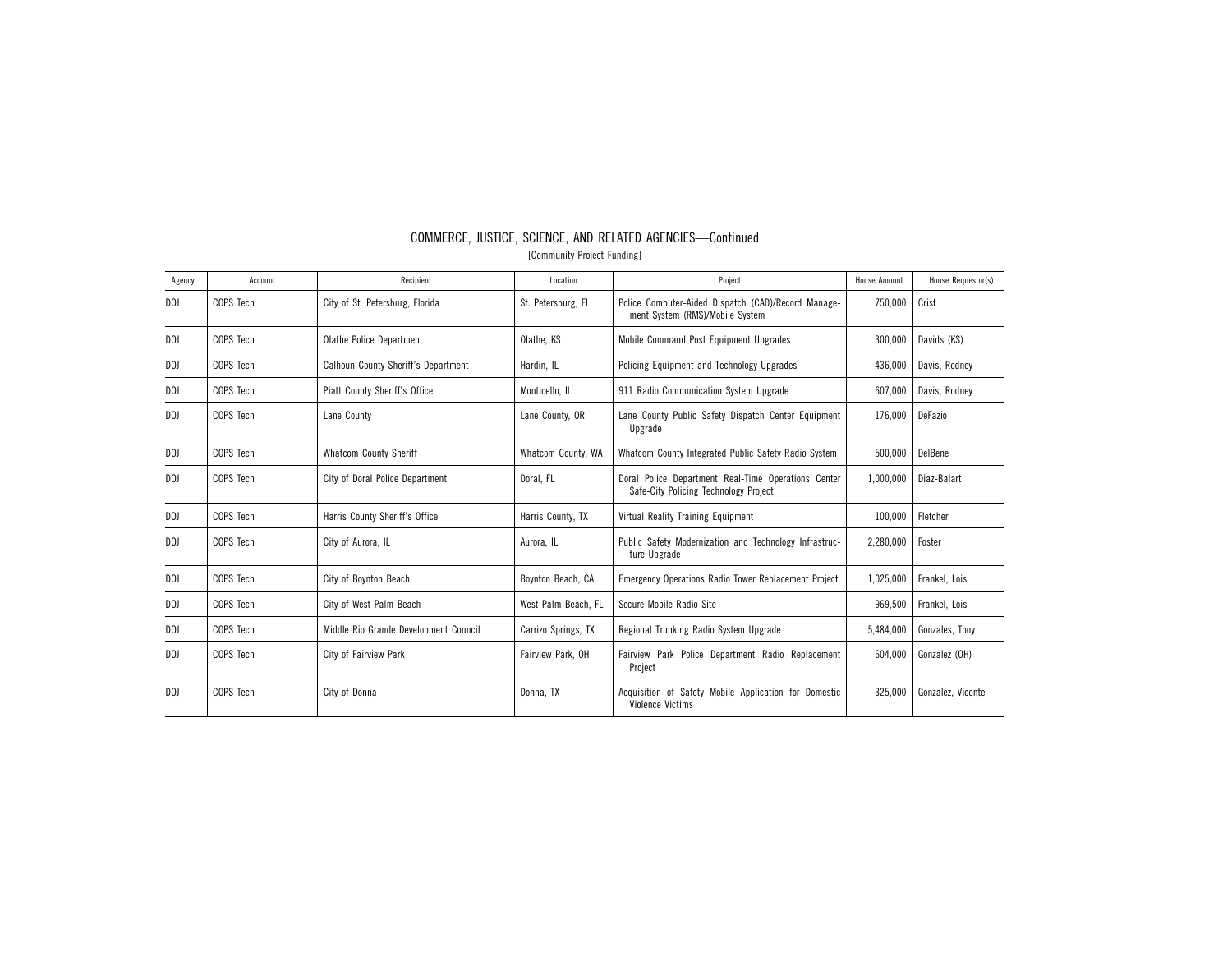| D <sub>0</sub> | COPS Tech | Bergen County Sheriff's Office          | Bergen County, NJ    | County Park/Road Cameras and Message Boards                                                        | 954,000   | Gottheimer      |
|----------------|-----------|-----------------------------------------|----------------------|----------------------------------------------------------------------------------------------------|-----------|-----------------|
| D <sub>0</sub> | COPS Tech | Borough of Bogota Police Department     | Bogota, NJ           | <b>Communications Equipment Upgrades</b>                                                           | 255,000   | Gottheimer      |
| D <sub>0</sub> | COPS Tech | West Milford Township                   | West Milford, NJ     | West Milford Township-Communications Equipment                                                     | 2,893,000 | Gottheimer      |
| D <sub>0</sub> | COPS Tech | East Baton Rouge Sheriff's Office       | Baton Rouge, LA      | <b>EBRSO</b> Investigative Support Unit                                                            | 736,000   | Graves (LA)     |
| D <sub>0</sub> | COPS Tech | Mississippi Department of Public Safety | Jackson, MS          | MS Capitol Police Technology Improvements                                                          | 550,000   | Guest           |
| D <sub>0</sub> | COPS Tech | Town of New Fairfield                   | New Fairfield, CT    | New Fairfield PD Emergency Communications System<br>Upgrade                                        | 2,100,000 | Hayes           |
| D <sub>0</sub> | COPS Tech | Town of Watertown Police Department     | Watertown, CT        | Watertown PD Two Way Radio Communications Upgrade                                                  | 3,375,000 | Haves           |
| DOJ            | COPS Tech | City of Battle Ground                   | Battle Ground, WA    | Battle Ground Public Safety Technology Improvements                                                | 413.000   | Herrera Beutler |
| D <sub>0</sub> | COPS Tech | City of Long Beach                      | Long Beach, WA       | Long Beach Police Department Body Camera Project                                                   | 95,000    | Herrera Beutler |
| DOJ            | COPS Tech | City of Longview                        | Longview, WA         | De-Escalation Police Training Simulator Project                                                    | 215,000   | Herrera Beutler |
| D <sub>0</sub> | COPS Tech | City of Washougal Police Department     | Washougal, WA        | Washougal Body-Worn Cameras Project                                                                | 131,000   | Herrera Beutler |
| D <sub>0</sub> | COPS Tech | Cowlitz 911 Public Authority            | Kelso, WA            | Cowlitz 911 Public Safety Radio Technology Moderniza-<br>tion & Radio System Microwave Replacement | 2,179,000 | Herrera Beutler |
| D <sub>0</sub> | COPS Tech | Lewis County                            | Chehalis, WA         | Lewis County Public Safety Radio Communications<br>Project                                         | 2,800,000 | Herrera Beutler |
| D <sub>0</sub> | COPS Tech | Wahkiakum County Sheriff's Office       | Cathlamet, WA        | Wahkiakum County Radio Improvement Project                                                         | 1,595,000 | Herrera Beutler |
| D <sub>0</sub> | COPS Tech | Town of Amherst                         | Williamsville, NY    | North Amherst Police Communications System Tower<br>and Equipment Acquisition                      | 900.000   | Higgins (NY)    |
| D <sub>0</sub> | COPS Tech | County of Del Norte                     | Del Norte County, CA | Sheriff's Office Computer Aided Dispatch (CAD) and<br>Records Management (RMS) Systems Update      | 550,000   | Huffman         |
| D <sub>0</sub> | COPS Tech | Lancaster Police Department             | Lancaster, NY        | Lancaster Police Department Body-Worn Cameras                                                      | 200,500   | Jacobs (NY)     |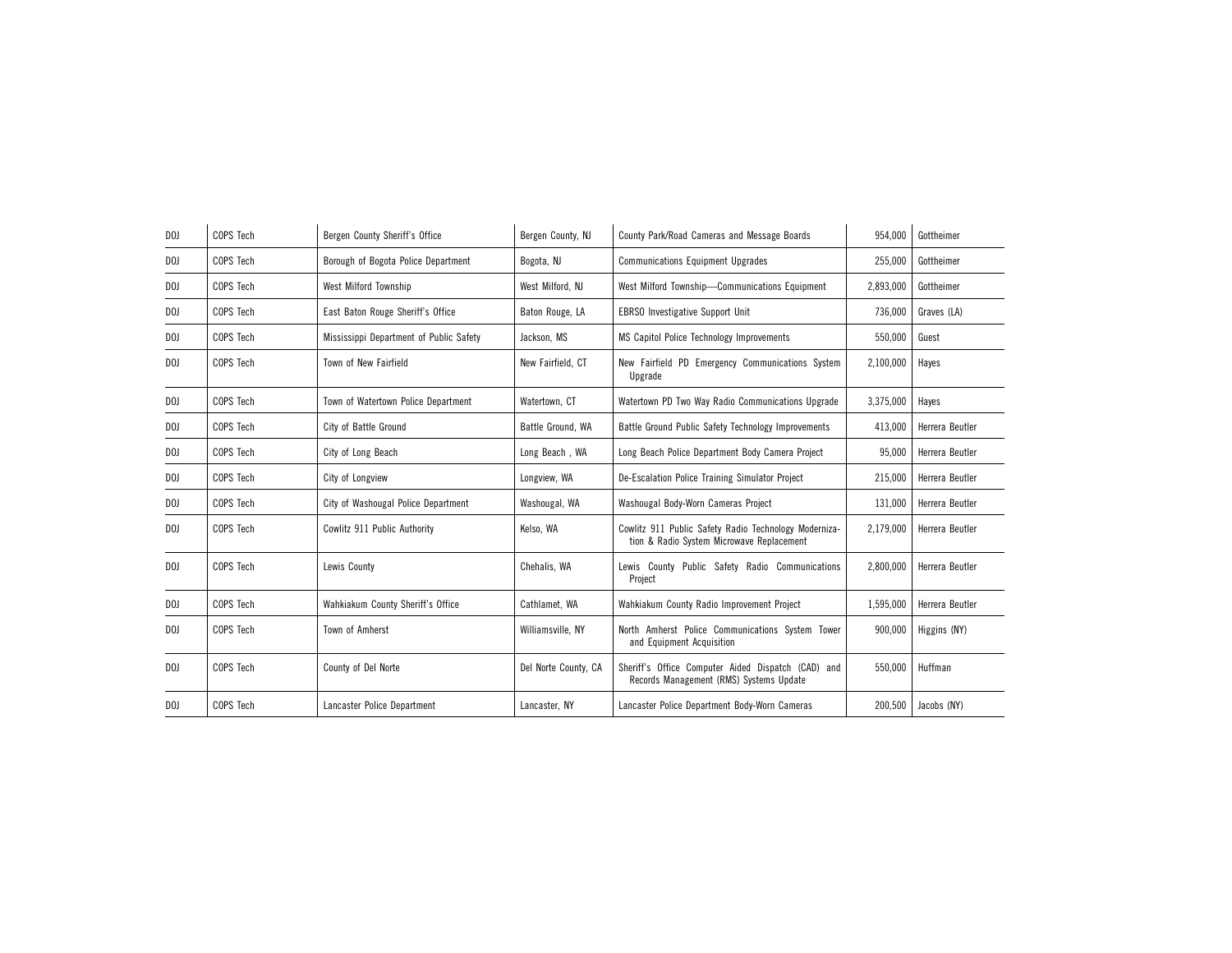| Agency         | Account   | Recipient                                  | Location              | Project                                                                       | <b>House Amount</b> | House Requestor(s)         |
|----------------|-----------|--------------------------------------------|-----------------------|-------------------------------------------------------------------------------|---------------------|----------------------------|
| D <sub>0</sub> | COPS Tech | <b>Dallas Police Department</b>            | Dallas, TX            | Dallas Police Department Record Management System                             | 935.000             | Johnson (TX), Van<br>Duyne |
| D <sub>0</sub> | COPS Tech | <b>Toledo Police Department</b>            | Toledo, OH            | Enhanced Portable Radio Equipment                                             | 1,250,000           | Kaptur                     |
| D <sub>0</sub> | COPS Tech | Cayuga County                              | Auburn, NY            | Cayuga County Emergency 911 Radios Replacement<br>Project                     | 1,000,000           | Katko                      |
| D <sub>0</sub> | COPS Tech | City of Eupora                             | Eupora, MS            | Eupora Police In-Car Video/Body Camera/License Plate<br>Reader                | 125,000             | Kelly (MS)                 |
| DOJ.           | COPS Tech | City of Eupora                             | Eupora, MS            | Eupora Police Technology Modernization                                        | 128,000             | Kelly (MS)                 |
| DOJ            | COPS Tech | County of Burlington                       | Burlington County, NJ | Burlington County Emergency Communications Project                            | 1,200,000           | Kim (NJ)                   |
| DOJ            | COPS Tech | City of Peoria                             | Peoria, IL            | Regional Computer Aided Dispatch (CAD) and Records<br>Management System (RMS) | 2,000,000           | LaHood                     |
| DOJ            | COPS Tech | <b>Curry County</b>                        | Curry County, NM      | <b>Virtual Reality Training Simulators</b>                                    | 267,000             | Leger Fernandez            |
| DOJ            | COPS Tech | <b>Christian County Emergency Services</b> | Ozark, MO             | Christian County Emergency Services SWINS Radio<br>Project                    | 8,547,000           | Long                       |
| DOJ            | COPS Tech | New York Police Department                 | New York, NY          | Fixed Plate Reader System Installation                                        | 2,000,000           | Malliotakis                |
| DOJ            | COPS Tech | City of Middletown                         | Middletown, NY        | Middletown Police Security and Technology Initiative                          | 300,000             | Maloney, Sean Patrick      |
| DOJ            | COPS Tech | City of Petersburg                         | Petersburg, VA        | Petersburg Emergency Public Safety Communications<br>System                   | 3,203,000           | McEachin                   |
| D <sub>0</sub> | COPS Tech | Hancock County Commission                  | New Cumberland, WV    | Video Monitoring in Cruisers, Body Cameras                                    | 325,000             | <b>McKinley</b>            |
| D <sub>0</sub> | COPS Tech | City of Perry                              | Perry, MI             | City of Perry Security Upgrades                                               | 130,000             | Moolenaar                  |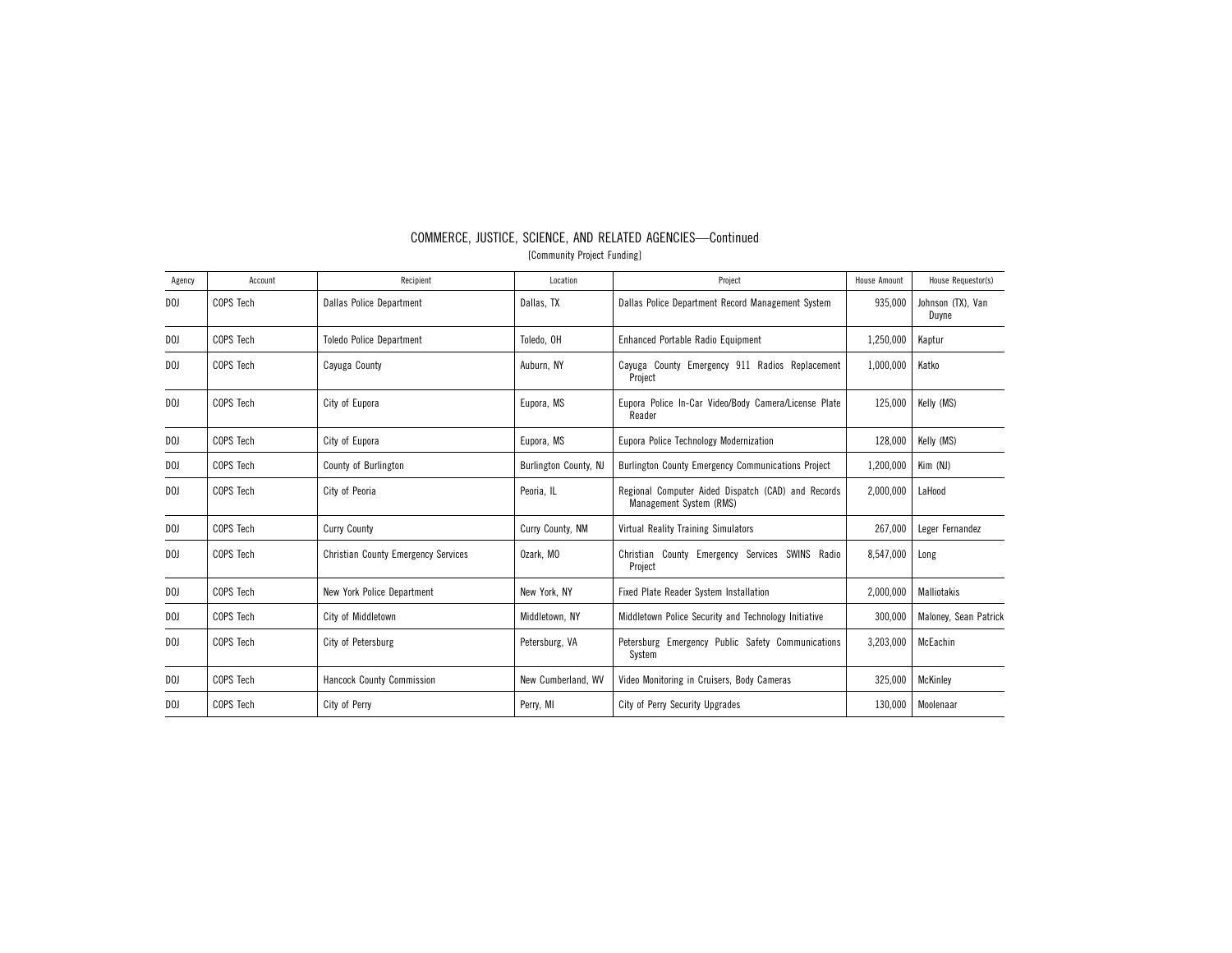| D <sub>0</sub> | COPS Tech | Rochester Police Department                                         | Rochester, NY        | City of Rochester: Upgrade Video Camera Surveillance<br>System                       | 300,000   | Morelle    |
|----------------|-----------|---------------------------------------------------------------------|----------------------|--------------------------------------------------------------------------------------|-----------|------------|
| D <sub>0</sub> | COPS Tech | Porter County Sheriff Department                                    | Porter County, IN    | Porter County Sheriff Department Equipment Acquisition                               | 400,000   | Mrvan      |
| D <sub>0</sub> | COPS Tech | <b>Whiting Police Department</b>                                    | Whiting, IN          | Technology and Equipment: License Plate Readers                                      | 215,000   | Mrvan      |
| DOJ            | COPS Tech | City of La Verne                                                    | La Verne, CA         | City of La Verne Public Safety Camera Network Upgrade<br>Project                     | 500,000   | Napolitano |
| D <sub>0</sub> | COPS Tech | Boulder County Sheriff's Office, Office of Dis-<br>aster Management | Boulder, CO          | Boulder County Sheriff Long Range Acoustical Device<br>Siren System                  | 1,080,000 | Neguse     |
| DOJ            | COPS Tech | <b>Benton County</b>                                                | Prosser, WA          | SECOMM Microwave System Replacement                                                  | 2,000,000 | Newhouse   |
| DOJ            | COPS Tech | County of Mono                                                      | Mammoth Lakes, CA    | Public Safety Radio System Upgrade                                                   | 3,000,000 | Obernolte  |
| D <sub>0</sub> | COPS Tech | Hancock County E-911 Commission                                     | Kiln, MS             | Hancock County E-911 Radios                                                          | 900,000   | Palazzo    |
| DOJ            | COPS Tech | The City of Gautier                                                 | Gautier, MS          | City of Gautier Police Equipment Upgrade and Improve-<br>ments                       | 507,000   | Palazzo    |
| D <sub>0</sub> | COPS Tech | City of Salinas                                                     | Salinas, CA          | Salinas Police Integrated Technology for Community<br>Safety                         | 1,165,000 | Panetta    |
| D <sub>0</sub> | COPS Tech | Hampton Police Department                                           | Hampton, NH          | Radio System Upgrades                                                                | 1,376,000 | Pappas     |
| DOJ            | COPS Tech | Londonderry Police Department                                       | Londonberry, NH      | Emergency Dispatch Center Workstations and Equip-<br>ment Upgrades                   | 75,000    | Pappas     |
| DOJ            | COPS Tech | Township of South Hackensack                                        | South Hackensack, NJ | South Hackensack Public Safety<br>Communications<br>Project                          | 210,000   | Pascrell   |
| D <sub>0</sub> | COPS Tech | <b>Midland County</b>                                               | Midland, TX          | Midland County Sheriff's Office Radio and Communica-<br>tions Infrastructure Project | 685,000   | Pfluger    |
| DOJ            | COPS Tech | Edina Police Department                                             | Edina, MN            | Edina Police Department Procurement of Tactical Micro-<br>robot Systems              | 78,000    | Phillips   |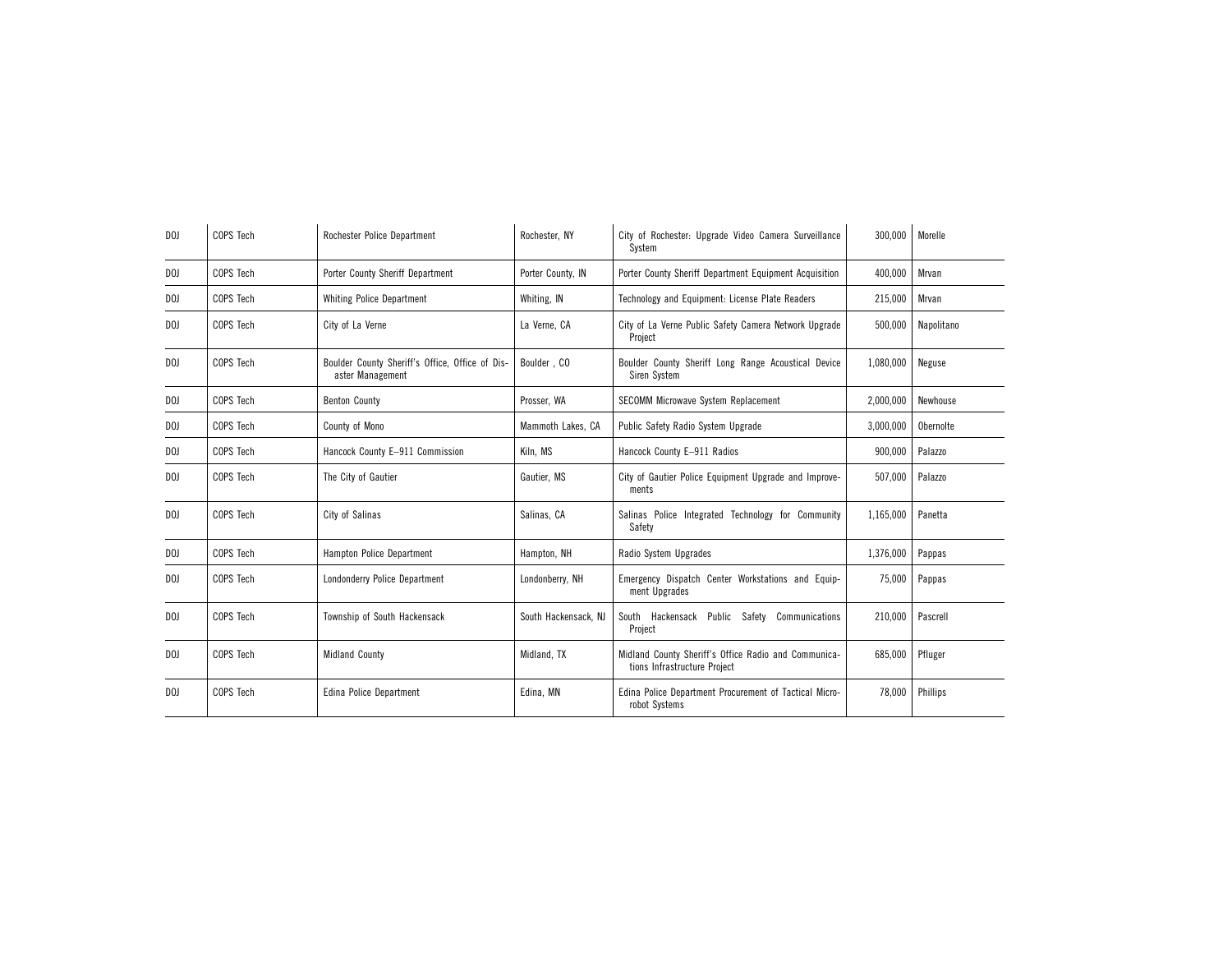| Agency         | Account   | Recipient                                                  | Location                   | Project                                                             | <b>House Amount</b> | House Requestor(s) |
|----------------|-----------|------------------------------------------------------------|----------------------------|---------------------------------------------------------------------|---------------------|--------------------|
| DOJ.           | COPS Tech | City of Baltimore                                          | Baltimore, MD              | License Plate Readers                                               | 1,300,000           | Ruppersberger      |
| DOJ            | COPS Tech | Warren Police Department                                   | Warren, OH                 | Law Enforcement Technology Enhancement                              | 170,000             | Ryan               |
| D <sub>0</sub> | COPS Tech | Miami Dade Police Department                               | Doral, FL                  | Miami Dade Police Department Mobile Computing Up-<br>grade          | 3,750,000           | Salazar            |
| DOJ            | COPS Tech | <b>Tillamook County</b>                                    | Tillamook County, OR       | Tillamook County Public Safety Radio Communication<br>System        | 2,000,000           | Schrader           |
| D <sub>0</sub> | COPS Tech | Township of Chatham                                        | Morris County, NJ          | Public Safety Information Sharing Technology Commu-<br>nity Project | 809.000             | Sherrill           |
| DOJ            | COPS Tech | Township of Weehawken                                      | Weehawken, NJ              | Public Safety Department's Radio System Update                      | 1,000,000           | <b>Sires</b>       |
| DOJ            | COPS Tech | Union City Police Department                               | Union City, NJ             | Union City's Digital Trunked Radio System Replacement               | 1,200,000           | <b>Sires</b>       |
| DOJ            | COPS Tech | County of Ocean                                            | Toms River, NJ             | 9-1-1 Call Center and Emergency Management Office                   | 500,000             | Smith (NJ)         |
| D <sub>0</sub> | COPS Tech | Amelia County                                              | Amelia County, VA          | Amelia County Public Safety Interoperable Radio System              | 1,000,000           | Spanberger         |
| D <sub>0</sub> | COPS Tech | Chesterfield County Sheriff's Office                       | Chesterfield County,<br>VA | Virtual Realty Training System                                      | 175,000             | Spanberger         |
| DOJ            | COPS Tech | Louisa County                                              | Louisa County, VA          | East End Radio Improvements                                         | 1,000,000           | Spanberger         |
| D <sub>0</sub> | COPS Tech | Nottoway County                                            | Nottoway County, VA        | Nottoway County Public Safety Radio Communications<br>System        | 1,000,000           | Spanberger         |
| D <sub>0</sub> | COPS Tech | Criminal<br>Rappahannock<br>Regional<br>Justice<br>Academy | Fredericksburg, VA         | Virtual Reality Judgement Training Simulator                        | 125,000             | Spanberger         |
| D <sub>0</sub> | COPS Tech | City of Chandler                                           | Chandler, AZ               | Joint Mobile Command Center Equipment                               | 680,000             | Stanton            |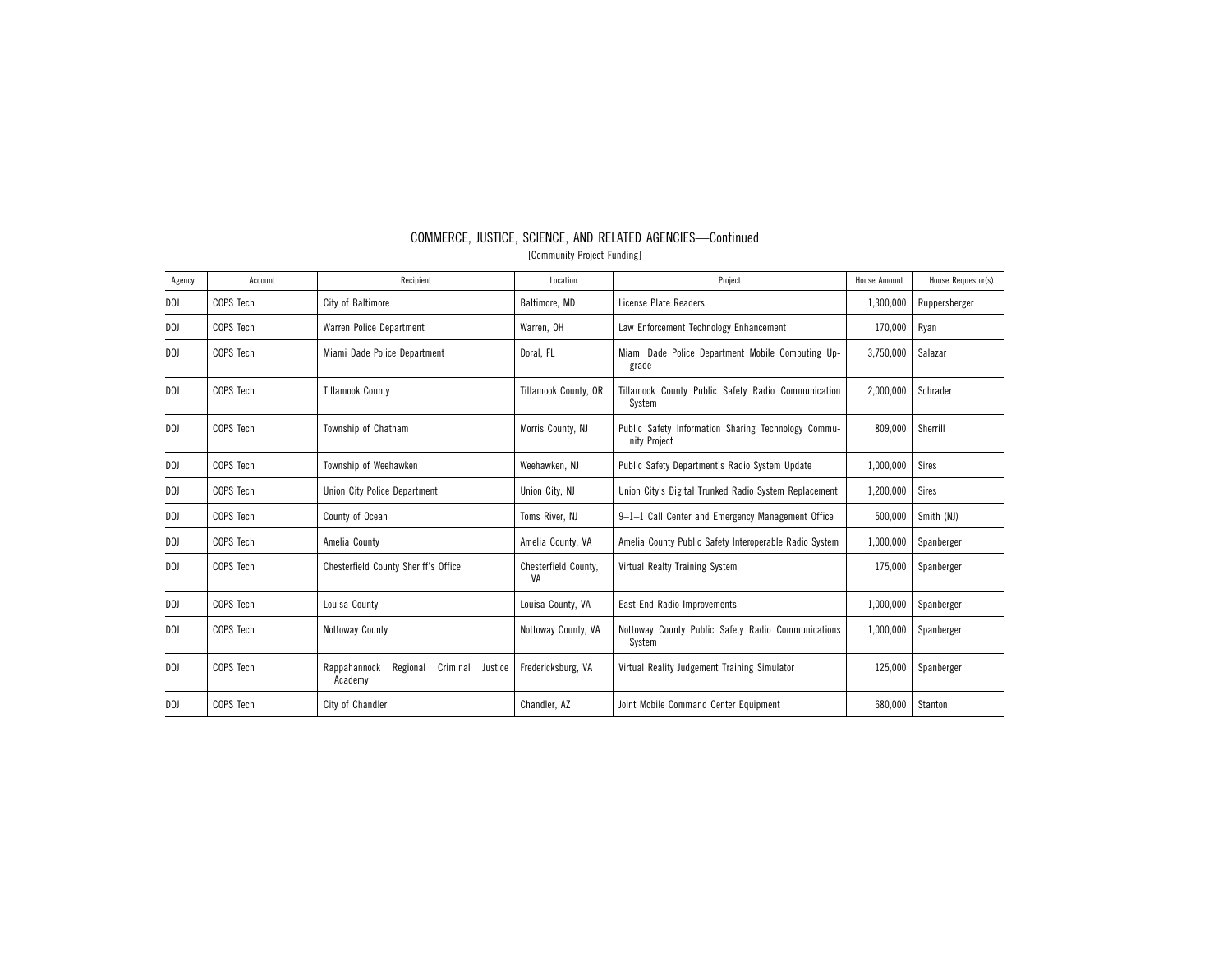| D <sub>0</sub> | COPS Tech | Pierce County Sheriff's Department                         | Pierce County, WA               | Pierce County Metro Dive Team Equipment                                                                                                                  | 248,000   | Strickland     |
|----------------|-----------|------------------------------------------------------------|---------------------------------|----------------------------------------------------------------------------------------------------------------------------------------------------------|-----------|----------------|
| DOJ            | COPS Tech | The City of Valleio                                        | Vallejo, CA                     | The Valleio Ghost Gun and Gun Violence Prevention Ini-<br>tiative                                                                                        | 830.000   | Thompson (CA)  |
| D <sub>0</sub> | COPS Tech | <b>Atlantic City Police Department</b>                     | Atlantic City, NJ               | Atlantic City Police Department-City Wide Cameras                                                                                                        | 800,000   | Van Drew       |
| D <sub>0</sub> | COPS Tech | City of Easton                                             | Easton, PA                      | LIDAR for City of Easton Public Safety and Emergency<br>Response                                                                                         | 349,000   | Wild           |
| D <sub>0</sub> | OJP-Byrne | City of Charlotte                                          | Charlotte, NC                   | Alternatives To Violence: Cure Violence Implementation                                                                                                   | 1,000,000 | Adams          |
| DOJ            | OJP-Byrne | Mecklenburg County Criminal Justice Services<br>Department | Mecklenburg County,<br>ΝC       | Data and Dashboards: Research and Enhancements to<br>Ensure Mecklenburg County's Criminal Justice System<br>is a Leader in Data-Informed Decision Making | 1,000,000 | Adams          |
| D <sub>0</sub> | OJP-Byrne | Elko County Sheriff's Office                               | Elko, NV                        | Rapid DNA Technology                                                                                                                                     | 486,000   | Amodei         |
| D <sub>0</sub> | OJP-Byrne | Douglas County                                             | Omaha, NE                       | Douglas County Youth Legal Services and Violence Re-<br>duction Initiative                                                                               | 1,000,000 | Bacon          |
| D <sub>0</sub> | OJP-Byrne | Urban Peace Institute                                      | Los Angeles, CA                 | LA Peacemakers Coalition                                                                                                                                 | 7,400,000 | Bass, Cardenas |
| D <sub>0</sub> | OJP-Byrne | <b>OhioHealth Corporation</b>                              | Columbus, OH                    | Sexual Assault Response Network of Central Ohio Out-<br>reach and Education                                                                              | 400,000   | Beatty         |
| D <sub>0</sub> | OJP-Byrne | City of Alexandria                                         | Alexandria, VA                  | Full Deployment of Body-Worn Cameras in Alexandria<br><b>Police Department</b>                                                                           | 1,000,000 | Bever          |
| D <sub>0</sub> | OJP-Byrne | City of Portland                                           | Portland, OR                    | Community Safety Plan Design and Programming                                                                                                             | 2,000,000 | Blumenauer     |
| DOJ            | OJP-Byrne | Justice Innovation Inc.                                    | New Rochelle, NY                | New Rochelle Community Youth Violence Intervention<br>Initiative                                                                                         | 1.125.000 | Bowman         |
| D <sub>0</sub> | OJP-Byrne | <b>Prince George's County</b>                              | Prince George's Coun-<br>ty, MD | Police Athletic League Partnerships and Program Expan-<br>sion                                                                                           | 1,117,000 | Brown (MD)     |
| D <sub>0</sub> | OJP-Byrne | Cleveland Peacemakers Inc.                                 | Cleveland, OH                   | Cleveland Peacemakers Alliance's Violence Prevention<br>Program                                                                                          | 500,000   | Brown (OH)     |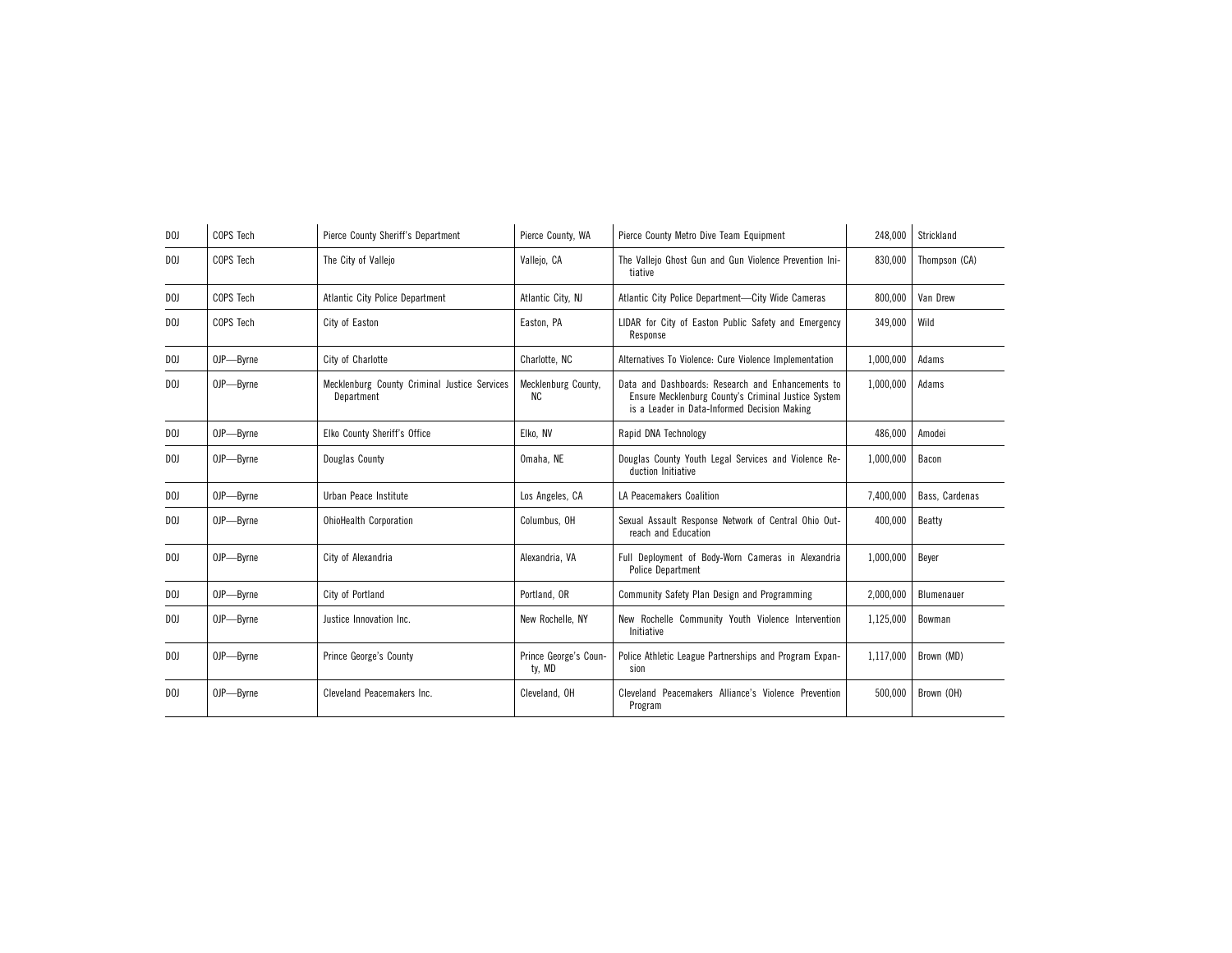| Agency         | Account   | Recipient                                 | Location           | Project                                                                                                    | <b>House Amount</b> | House Requestor(s)  |
|----------------|-----------|-------------------------------------------|--------------------|------------------------------------------------------------------------------------------------------------|---------------------|---------------------|
| D <sub>0</sub> | OJP-Byrne | County of Ventura                         | Ventura County, CA | Ventura County Family Justice Center Oxnard Satellite                                                      | 640,000             | <b>Brownley</b>     |
| D <sub>0</sub> | OJP-Byrne | The Foundation United                     | Sarasota, FL       | Foundation United Funding to Help Law Enforcement<br>Reduce and Eliminate Human Trafficking                | 800.000             | Buchanan            |
| DOJ            | OJP-Byrne | Riverside County Sheriff's Department     | Riverside, CA      | Forensic Rapid DNA Technology                                                                              | 515,000             | Calvert             |
| DOJ            | OJP-Byrne | Village of Blanchester Police Department  | Blanchester, OH    | <b>Police Cruisers</b>                                                                                     | 100,000             | Carey               |
| D <sub>0</sub> | OJP-Byrne | Orleans Parish Sheriff's Office           | New Orleans, LA    | Technology, Equipment, and Programming Improvements<br>to Support People in Custody and Streamline Reentry | 3,907,000           | Carter (LA)         |
| D <sub>0</sub> | OJP-Byrne | City of Scranton                          | Scranton, PA       | The Scranton Police Department Community Policing<br>Technology and Equipment Initiative                   | 3,500,000           | Cartwright          |
| DOJ            | OJP-Byrne | Luzerne County District Attorney's Office | Luzerne County, PA | Luzerne County Emergency Services Unit                                                                     | 2,500,000           | Cartwright          |
| DOJ            | OJP-Byrne | City of Montgomery                        | Cincinnati, OH     | Safe Neighborhood Camera Initiative                                                                        | 200,000             | Chabot              |
| DOJ            | OJP-Byrne | City of Miramar                           | Miramar, FL        | Public Safety Mental Health Program                                                                        | 100,000             | Cherfilus-McCormick |
| DOJ            | OJP-Byrne | Lifeline to Success, Inc.                 | Memphis, TN        | Reentry Services to Reduce Recidivism                                                                      | 500,000             | Cohen               |
| D <sub>0</sub> | OJP-Byrne | Madera County Sheriff's Office            | Madera County, CA  | Madera County Sherriff's Office Rapid DNA System<br>Project                                                | 703,000             | Costa               |
| D <sub>0</sub> | OJP-Byrne | <b>Merced County Sheriff</b>              | Merced County, CA  | Merced County Rapid DNA System                                                                             | 457,000             | Costa               |
| D <sub>0</sub> | OJP-Byrne | Dakota County Sheriff's Office            | Dakota County, MN  | Electronic Crimes Unit Outreach and Program Expansion                                                      | 325,000             | Craig               |
| D <sub>0</sub> | OJP-Byrne | Scott County Sheriff's Office             | Scott County, MN   | Scott County Sheriff's Office Purchase of Rescue Tech-<br>nology and Equipment                             | 84,000              | Craig               |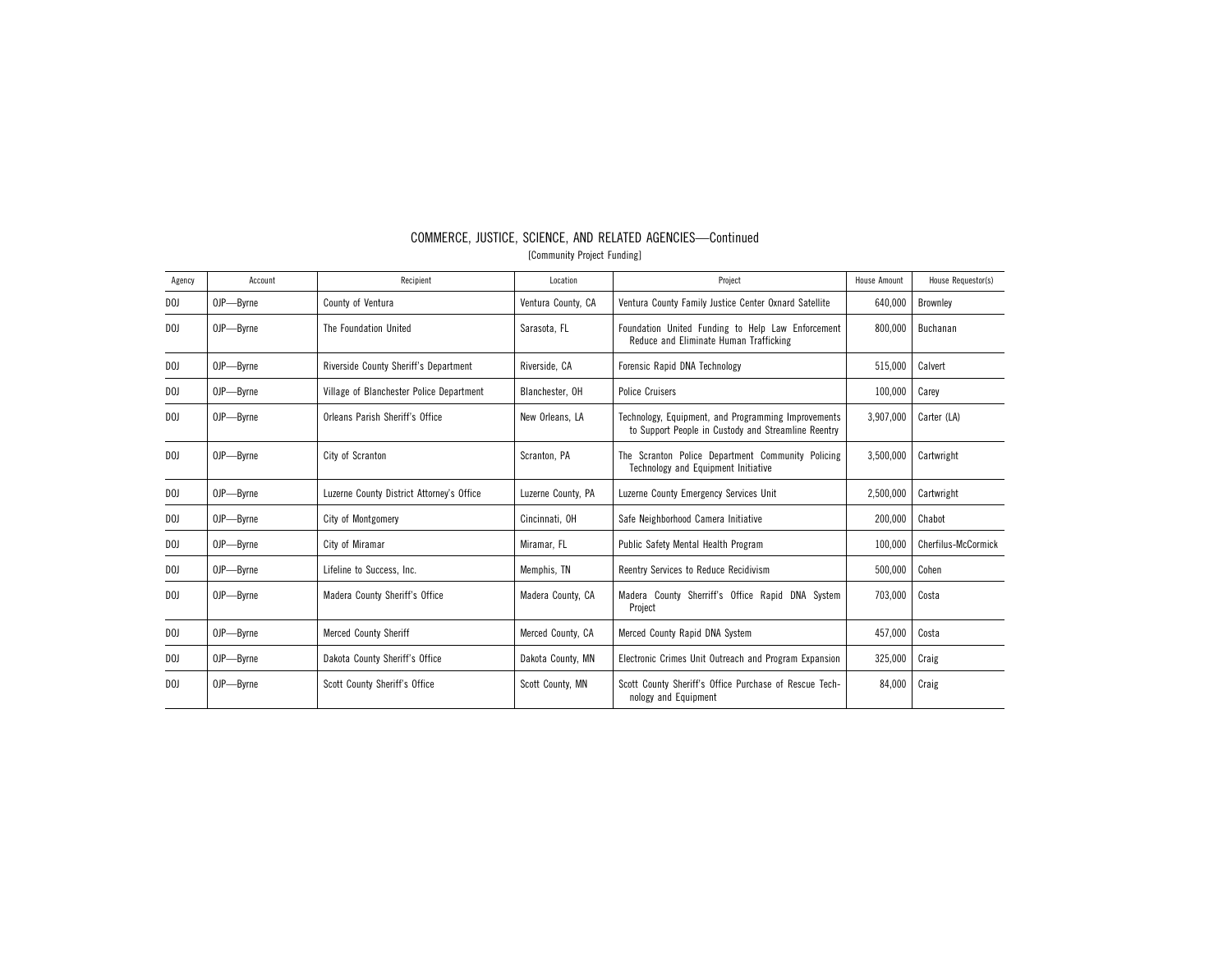| D <sub>0</sub> | OJP-Byrne | Montgomery County District Attorney's Office                              | Montgomery County,<br>PA   | The Racial Justice Improvement Project (RJIP)                                                           | 443,000   | Dean                 |
|----------------|-----------|---------------------------------------------------------------------------|----------------------------|---------------------------------------------------------------------------------------------------------|-----------|----------------------|
| D <sub>0</sub> | OJP-Byrne | City of Orlando                                                           | Orlando, FL                | City of Orlando Police Department In-Car Camera Sys-<br>tems Project                                    | 985,000   | Demings              |
| D <sub>0</sub> | OJP-Byrne | Orange County Sheriff's Office                                            | Orange County, FL          | Identification of Unidentified Murder Victims Using Ge-<br>netic Genealogy                              | 49,000    | Demings              |
| D <sub>0</sub> | OJP-Byrne | Orange County Sheriff's Office                                            | Orange County, FL          | OCSO Crisis Intervention Training (CIT)                                                                 | 185,000   | Demings              |
| DOJ            | OJP-Byrne | Town of Eatonville                                                        | Eatonville, FL             | Eatonville Weed and Seed Community Policing Initiative                                                  | 1,000,000 | Demings              |
| D <sub>0</sub> | OJP-Byrne | City of Richmond, Office of Neighborhood<br>Safety                        | Richmond, CA               | Office of Neighborhood Safety Community Violence<br>Intervention Programs Project                       | 300,000   | DeSaulnier           |
| DOJ            | OJP-Byrne | Contra Costa County, Probation Department,<br>Office of Reentry & Justice | Contra Costa County,<br>CA | Strategies for Supporting Youth in the Community                                                        | 1,180,000 | DeSaulnier, McNerney |
| D <sub>0</sub> | OJP-Byrne | Stand with Parkland                                                       | Broward County, CA         | Implementation of Threat Reporting Mobile Application<br>for Local Education and Public Safety Agencies | 500,000   | Deutch               |
| D <sub>0</sub> | OJP-Byrne | <b>Downriver Community Conference</b>                                     | Wayne County, MI           | Technology Improvements for Downriver Mutual Aid Con-<br>sortium                                        | 750,000   | Dingell              |
| DOJ            | OJP-Byrne | City of Austin                                                            | Austin, TX                 | City of Austin Neighborhood Peace Project Expansion                                                     | 1,002,000 | Doggett              |
| DOJ            | OJP-Byrne | <b>Credible Messenger Mentoring Movement</b>                              | New York, NY               | Credible Messenger Mentoring Initiative                                                                 | 530,000   | Espaillat            |
| DOJ            | OJP-Byrne | <b>Bucks County Department of Corrections</b>                             | Doylestown, PA             | Bucks County Dept. of Corrections Outmate Program                                                       | 900,000   | Fitzpatrick          |
| DOJ            | OJP-Byrne | <b>Bucks County District Attorney's Office</b>                            | Dovlestown, PA             | Bucks County DA L.O.V.E. Is the Answer                                                                  | 545,000   | Fitzpatrick          |
| DOJ            | OJP-Byrne | Office of the Sheriff of Bucks County                                     | Doylestown, PA             | <b>Bucks County Sheriff Rapid DNA</b>                                                                   | 750,000   | Fitzpatrick          |
| DOJ            | OJP-Byrne | L.E.A.D. Inc. Tennessee                                                   | Brentwood, TN              | Drug and Violence Prevention Program                                                                    | 203,000   | Fleischmann          |
| DOJ            | OJP-Byrne | <b>Houston Police Department</b>                                          | Houston, TX                | Houston Police Department Mobile Community Storefront<br>Program and Equipment                          | 1,000,000 | Fletcher             |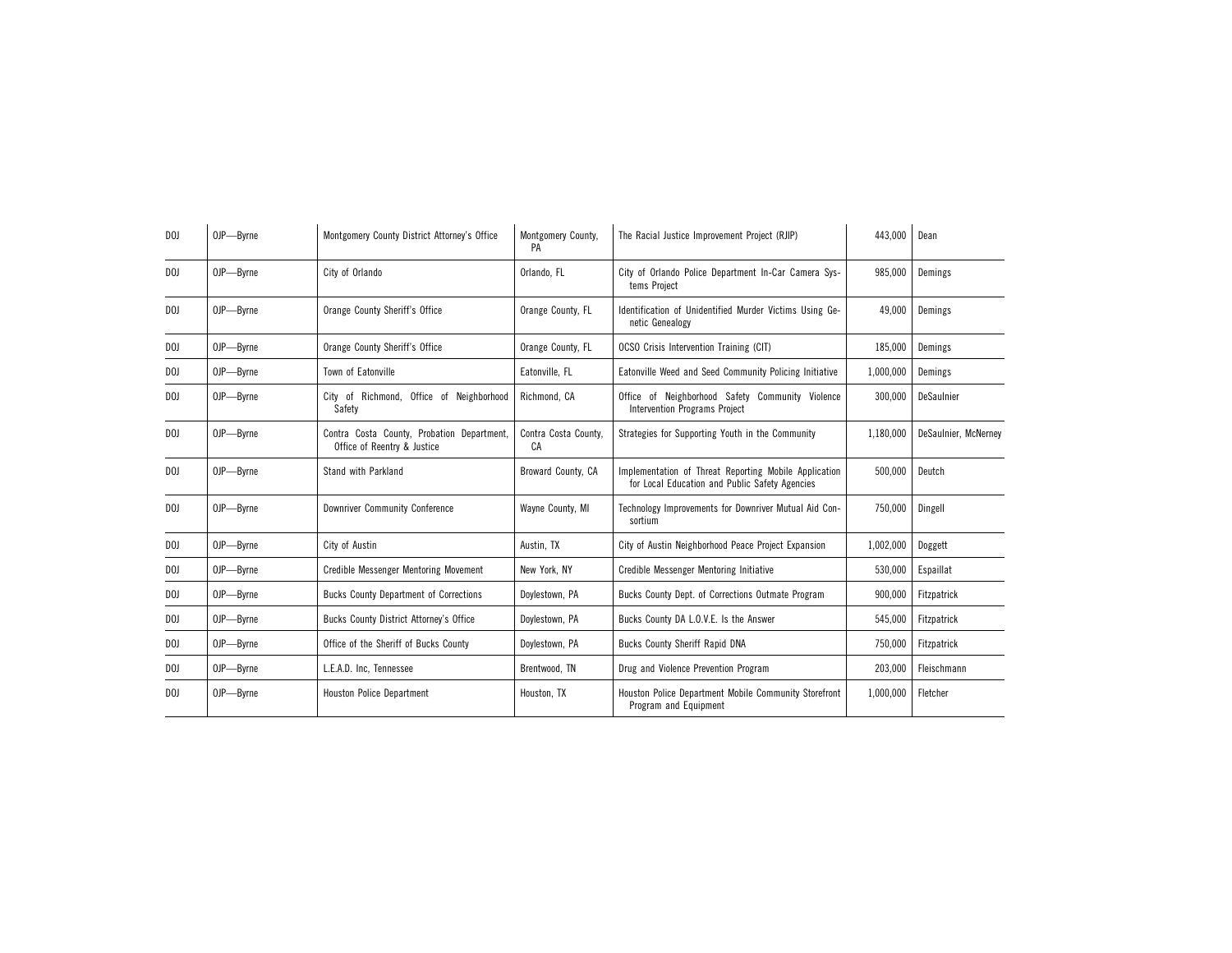| Agency         | Account   | Recipient                                                                                                         | Location            | Project                                                                                        | <b>House Amount</b> | House Requestor(s) |
|----------------|-----------|-------------------------------------------------------------------------------------------------------------------|---------------------|------------------------------------------------------------------------------------------------|---------------------|--------------------|
| D <sub>0</sub> | OJP-Byrne | Village of Amityville                                                                                             | Amityville, NY      | Village of Amityville Police Vehicles Request                                                  | 210,000             | Garbarino          |
| D <sub>0</sub> | OJP-Byrne | City of Lancaster                                                                                                 | Lancaster, CA       | Lancaster City Public Safety and Crime Prevention<br>Project                                   | 1,100,000           | Garcia (CA)        |
| D <sub>0</sub> | OJP-Byrne | Municipality of Ciales                                                                                            | Ciales, PR          | Law Enforcement Equipment, Technology, and Training<br>for the Ciales Municipal Police         | 92,000              | Gonzalez-Colon     |
| D <sub>0</sub> | OJP-Byrne | Municipality of Loiza                                                                                             | Loiza, PR           | Acquisition of Two Police Patrol Boats for the Loiza Mu-<br>nicipal Police                     | 279.000             | Gonzalez-Colon     |
| D <sub>0</sub> | OJP-Byrne | <b>Municipality of Vieques</b>                                                                                    | Vieques, PR         | Municipality of Vieques Security Camera System                                                 | 420.000             | Gonzalez-Colon     |
| DOJ            | OJP-Byrne | Town of Newton                                                                                                    | Sussex County, NJ   | <b>First Response Communications Equipment</b>                                                 | 1,333,000           | Gottheimer         |
| D <sub>0</sub> | OJP-Byrne | Louisiana Department of Public Safety & Cor-<br>rections, Public Safety Offices, Office of<br><b>State Police</b> | Baton Rouge, LA     | Less Than Lethal and De-escalation Training Center                                             | 2,220,000           | Graves (LA)        |
| D <sub>0</sub> | OJP-Byrne | TRUCE of Baton Rouge, Inc.                                                                                        | Baton Rouge, LA     | High-Risk Youth Crime and Violence Diversion Program                                           | 375.000             | Graves (LA)        |
| D <sub>0</sub> | OJP-Byrne | Mississippi Forensics Laboratory                                                                                  | Pearl. MS           | Unidentified and Missing Persons Digital and Skeletal<br>Remains Repository                    | 500,000             | Guest              |
| DOJ            | OJP-Byrne | Police Activity League of Waterbury, Inc.                                                                         | Waterbury, CT       | Police Activity League Program Expansion                                                       | 172,000             | Haves              |
| D <sub>0</sub> | OJP-Byrne | City of North Las Vegas                                                                                           | North Las Vegas, NV | North Las Vegas Police Officer Wellness Program                                                | 145,000             | Horsford           |
| DOJ            | OJP-Byrne | <b>Clark County</b>                                                                                               | Clark County, NV    | Counseling Services for Domestic Violence and DUI to<br>Reduce Recidivism for Indigent Clients | 175,000             | Horsford           |
| D <sub>0</sub> | OJP-Byrne | Gentlemen By Choice Community Development<br>Corporation                                                          | North Las Vegas, NV | Ty's Place-A Safe Place for Teens: Youth Personal De-<br>velopment and Leadership Program      | 250,000             | Horsford           |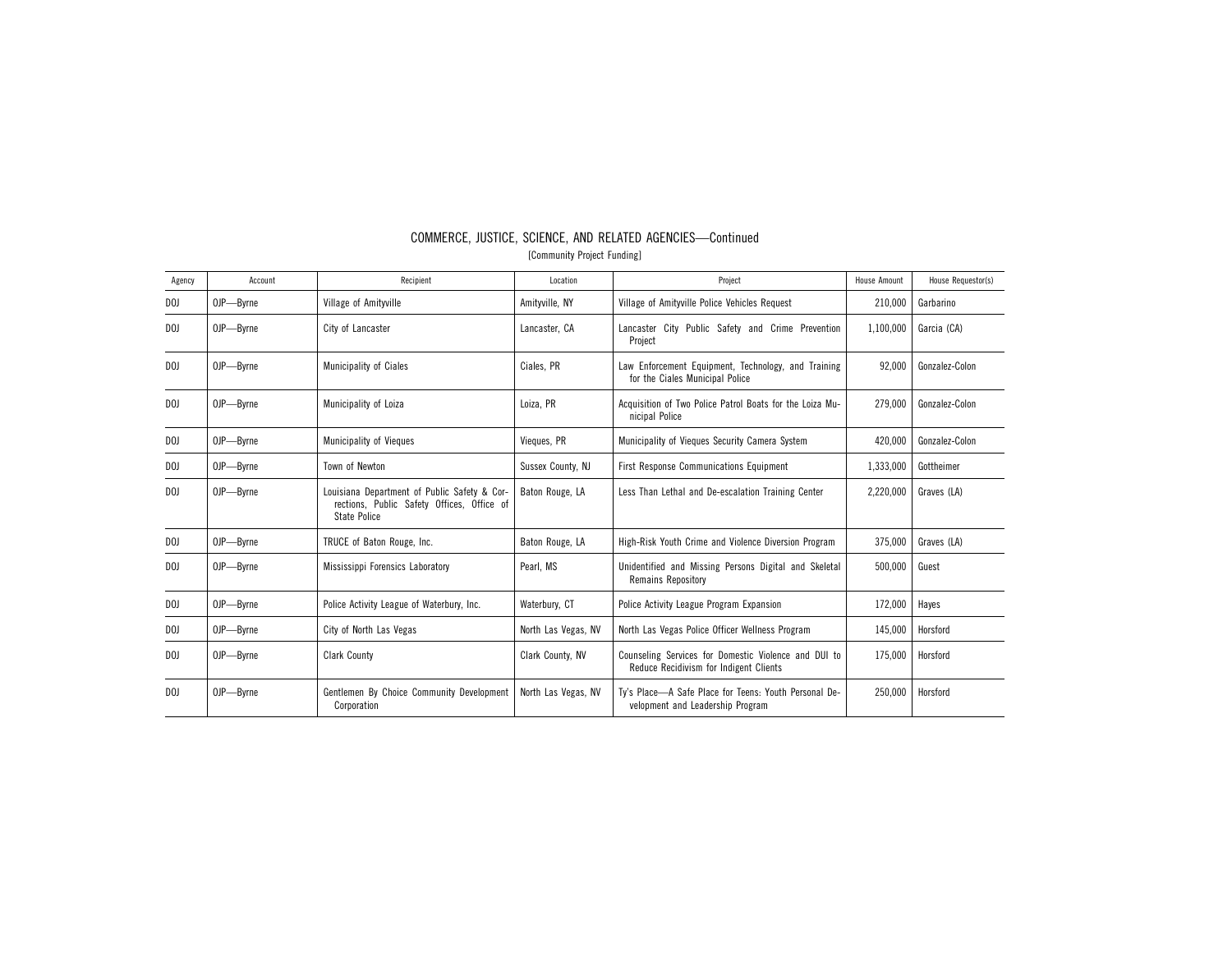| D <sub>0</sub> | OJP-Byrne | Chester County District Attorney's Office            | Chester County, PA                                             | Chester County District Attorney's Office Rapid DNA Pro-<br>gram                | 325,000   | Houlahan             |
|----------------|-----------|------------------------------------------------------|----------------------------------------------------------------|---------------------------------------------------------------------------------|-----------|----------------------|
| D <sub>0</sub> | OJP-Byrne | Anne Arundel County                                  | Annapolis, MD                                                  | Anne Arundel County Fresh START Program                                         | 400,000   | Hover                |
| D <sub>0</sub> | OJP-Byrne | Shaphat Outreach                                     | El Cajon, CA                                                   | No Shots Fired                                                                  | 1,200,000 | Jacobs (CA)          |
| D <sub>0</sub> | OJP-Byrne | Cambria County District Attorney's Office            | Ebensburg, PA                                                  | Multi-County Rapid DNA Law Enforcement Database Ini-<br>tiative                 | 577,000   | Joyce (PA)           |
| D <sub>0</sub> | OJP-Byrne | City of New Bedford                                  | New Bedford, MA                                                | Equitable Approaches to Public Safety in the City of<br>New Bedford             | 563,000   | Keating              |
| DOJ            | OJP-Byrne | City of Harvey                                       | Harvey, IL                                                     | Streetlight Improvement for Enhanced Public Safety                              | 1,500,000 | Kelly (IL)           |
| DOJ            | OJP-Byrne | Full Gospel Christian Assemblies International       | Hazel Crest, IL                                                | Orchid Healing Circles for Victims of Gun Violence                              | 120,000   | Kelly (IL)           |
| D <sub>0</sub> | OJP-Byrne | City of Erie                                         | Erie, PA                                                       | Erie Youth Violence Prevention Program                                          | 500,000   | Kelly (PA)           |
| DOJ            | OJP-Byrne | City of Erie                                         | Erie, PA                                                       | Patrol Vehicle and Tactical Equipment                                           | 319,000   | Kelly (PA)           |
| D <sub>0</sub> | OJP-Byrne | Michigan State Police                                | Genesee County, Bay<br>County, and Sagi-<br>naw County, MI, MI | Support for Mid-Michigan Law Enforcement                                        | 4,347,000 | Kildee               |
| D <sub>0</sub> | OJP-Byrne | North Orange County Public Safety Collabo-<br>rative | Stanton, CA                                                    | North Orange County Public Safety Collaborative                                 | 5,000,000 | Kim (CA)             |
| DOJ            | OJP-Byrne | County of Orange                                     | Orange County, CA                                              | Orange County Intelligence Assessment Center Project                            | 3.470.000 | Kim (CA), Levin (CA) |
| DOJ            | OJP-Byrne | Office of the Ocean County Prosecutor                | Ocean County, NJ                                               | Comprehensive Officer Assistance Program                                        | 300,000   | Kim (NJ)             |
| D <sub>0</sub> | OJP-Byrne | Elk Grove Village Police Department                  | Elk Grove Village, IL                                          | Elk Grove Village Cares Program                                                 | 500,000   | Krishnamoorthi       |
| DOJ            | OJP-Byrne | City of Washington                                   | Washington, IL                                                 | Washington, IL, Police Evidence Storage                                         | 583,000   | LaHood               |
| DOJ            | OJP-Byrne | County of Lassen                                     | Susanville, CA                                                 | Lassen and Plumas County Emergency Communications<br><b>Integration Project</b> | 1,405,000 | LaMalfa              |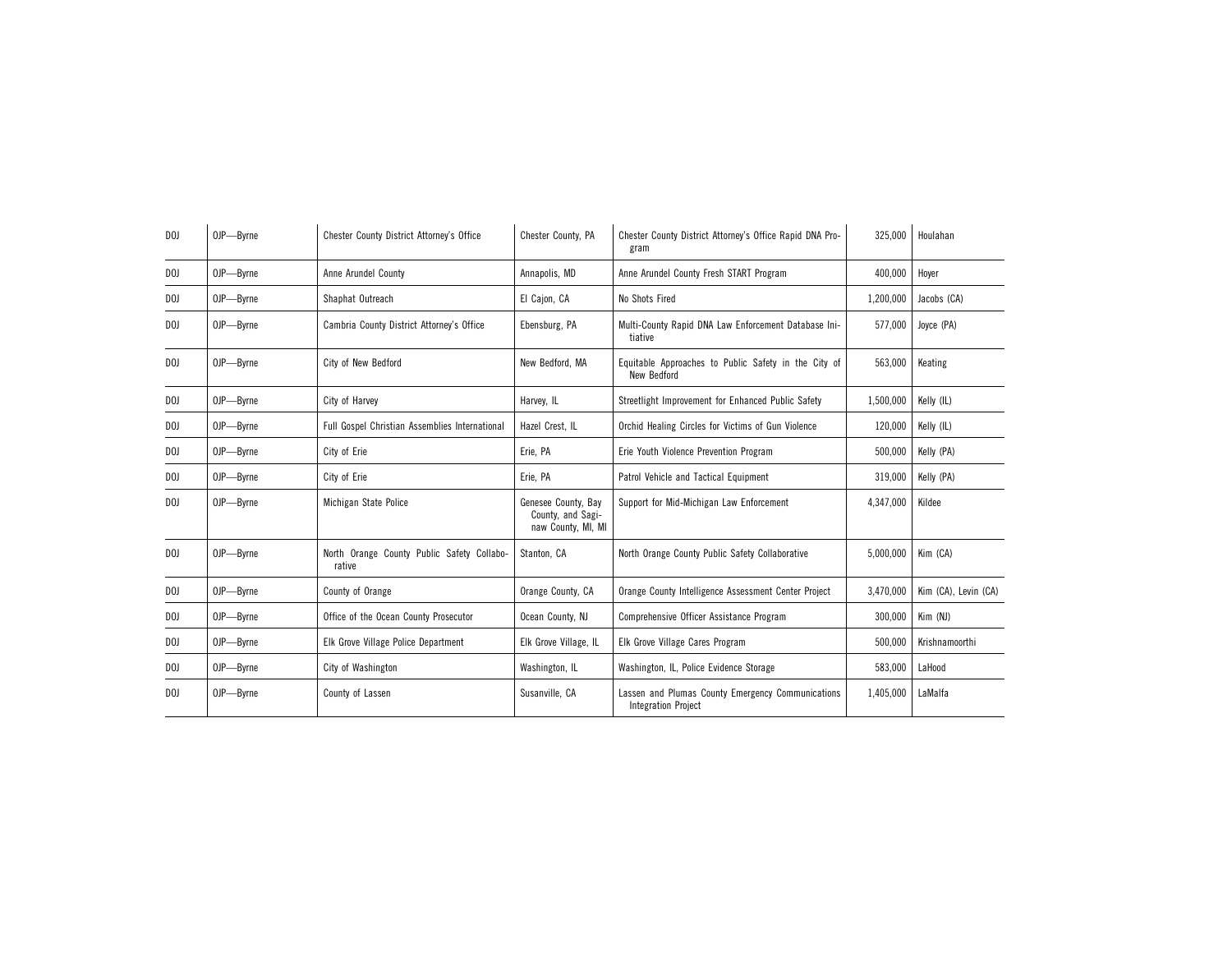| Agency         | Account   | Recipient                                | Location          | Project                                                                       | <b>House Amount</b> | House Requestor(s) |
|----------------|-----------|------------------------------------------|-------------------|-------------------------------------------------------------------------------|---------------------|--------------------|
| D <sub>0</sub> | OJP-Byrne | Siskiyou County Sheriff's Office         | Yreka, CA         | Modernization of the Siskiyou County Sheriff's Depart-<br>ment                | 899,000             | LaMalfa            |
| D()            | OJP-Byrne | Beaver County District Attorney's Office | Beaver County, PA | Ten-County SW-PA Rapid DNA Law Enforcement Initia-<br>tive                    | 577,000             | Lamb               |
| D <sub>0</sub> | OJP-Byrne | Northern Regional Police Department      | Wexford, PA       | Police K9 Program                                                             | 170,000             | Lamb               |
| DOJ            | OJP-Byrne | Detroit Police Department                | Detroit. MI       | Body-Worn Camera Program                                                      | 1,000,000           | Lawrence           |
| D <sub>0</sub> | OJP-Byrne | Metro Solutions Inc.                     | Detroit, MI       | <b>DLIVE Violence Intervention</b>                                            | 409,000             | Lawrence           |
| D <sub>0</sub> | OJP-Byrne | City of Oakland                          | Oakland, CA       | Procedural Justice/Community Police Trust                                     | 646,000             | Lee (CA)           |
| D <sub>0</sub> | OJP-Byrne | City of San Leandro                      | San Leandro, CA   | City of San Leandro Police Department Community Po-<br>lice Review Board      | 300,000             | Lee (CA)           |
| D <sub>0</sub> | OJP-Byrne | City of Boulder City, Nevada             | Boulder City, NV  | Boulder City Police Department Patrol Fleet                                   | 400,000             | Lee (NV)           |
| DOJ            | OJP-Byrne | City of Henderson                        | Henderson, NV     | Mental Health Co-Responder Crisis Response Unit                               | 2,955,000           | Lee (NV)           |
| DOJ            | OJP-Byrne | Grant Parish Sheriff's Office            | Colfax, LA        | Grant Parish Forensic Rapid DNA Technology for Inves-<br>tigations            | 462,000             | Letlow             |
| D <sub>0</sub> | OJP-Byrne | <b>Ouachita Parish Sheriff's Office</b>  | Monroe, LA        | Ouachita Parish Forensic Rapid DNA Technology for In-<br>vestigations         | 706,000             | Letlow             |
| D <sub>0</sub> | OJP-Byrne | Camden County Prosecutor's Office        | Camdenton, MO     | Lake Area Counties Against Human Trafficking and Or-<br>ganized Crime Program | 505,000             | Luetkemeyer        |
| D <sub>0</sub> | OJP-Byrne | North East Community Action Corporation  | Troy, MO          | Aspire Partnership Vocational Skills Training/Certificate<br>Program          | 40.000              | Luetkemever        |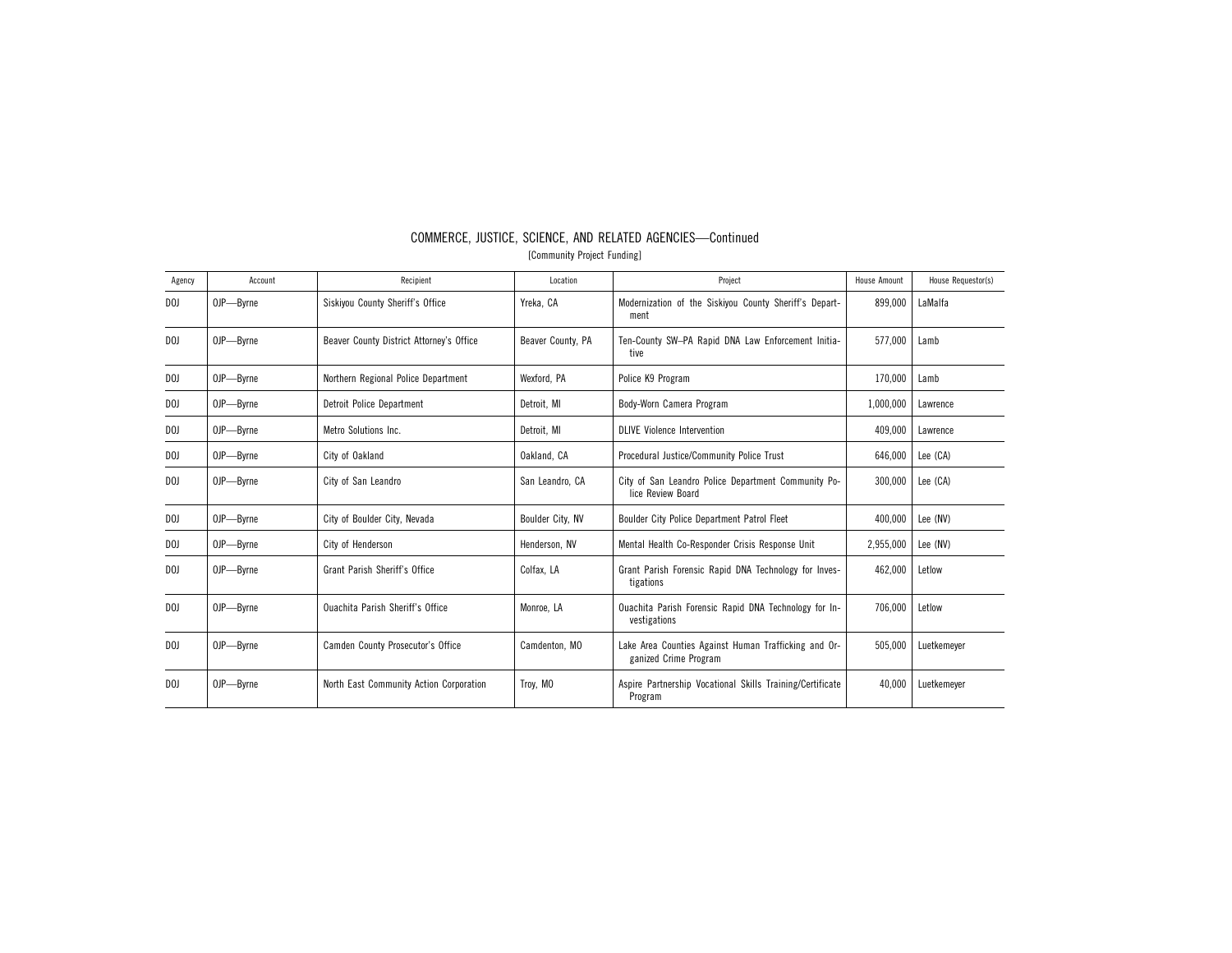| D <sub>0</sub>  | OJP-Byrne | City of Virginia Beach, VA                                           | Virginia Beach, VA              | City of Virginia Beach Law Enforcement Training Equip-<br>ment Upgrades                         | 1,500,000 | Luria                      |
|-----------------|-----------|----------------------------------------------------------------------|---------------------------------|-------------------------------------------------------------------------------------------------|-----------|----------------------------|
| DOJ.            | OJP-Byrne | New York Police Department                                           | New York, NY                    | Patrol Response                                                                                 | 1,000,000 | Malliotakis                |
| D <sub>0</sub>  | OJP-Byrne | Town of Fishkill                                                     | Fishkill, NY                    | Fishkill Police Department Body Camera Acquisition<br>Project                                   | 600,000   | Maloney, Sean Patrick      |
| DOJ             | OJP-Byrne | One Step Further, Inc.                                               | Greensboro, NC                  | Gate City Coalition/Cure Violence Model Program                                                 | 621,000   | Manning                    |
| D <sub>01</sub> | OJP-Byrne | Indian River State College                                           | Ft. Pierce. FL                  | Indian River State College Public Safety Complex Ex-<br>pansion for Emergency Response Training | 3,000,000 | Mast                       |
| D <sub>0</sub>  | OJP-Byrne | <b>Ramsey County</b>                                                 | Ramsey County, MN               | Familiar Faces: Engaging Frequent Users of Emergency<br>and Shelter Services                    | 2,000,000 | McCollum                   |
| DOJ.            | OJP-Byrne | <b>Washington County</b>                                             | Washington County,<br><b>MN</b> | Washington County Sheriff Office Hybrid Patrol Vehicles<br>and River Patrol Boats               | 1,600,000 | McCollum                   |
| DOJ.            | OJP-Byrne | Contra Costa County, Office of the District At-<br>torney            | Contra Costa County,<br>CA      | Transition Aged Youth Diversion Program (TAY)                                                   | 1,000,000 | McNerney, Thompson<br>(CA) |
| DOJ             | OJP-Byrne | Town of Chapmanville                                                 | Chapmanville, WV                | Law Enforcement K-9 Drug Interdiction Project                                                   | 14,000    | Miller (WV)                |
| DOJ             | OJP-Byrne | Town of Danville                                                     | Danville, WV                    | Danville Police Vehicle Upgrade                                                                 | 65,000    | Miller (WV)                |
| DOJ             | OJP-Byrne | Gary Police Department                                               | Gary, IN                        | Gary Police Department - Body-Worn and In-Car Cam-<br>eras Project                              | 1.000.000 | Mrvan                      |
| DOJ             | OJP-Byrne | Sanford Police Department                                            | Sanford, FL                     | Sanford Police Department Barricades and Related<br><b>Equipment for Community Events</b>       | 99,000    | Murphy (FL)                |
| DOJ             | OJP-Byrne | Volunteer UP Legal Clinic                                            | Camden, NJ                      | South Jersey Pro Bono Legal Clinic                                                              | 500,000   | <b>Norcross</b>            |
| DOJ             | OJP-Byrne | Salt Lake County                                                     | Salt Lake City, UT              | Salt Lake County Jail--Barriers for Suicide Prevention                                          | 4,000,000 | Owens                      |
| DOJ             | OJP-Byrne | Utah Department of Public Safety, State Bu-<br>reau of Investigation | Taylorsville, UT                | Utah Forensic Genetic Genealogy DNA Testing Initiative                                          | 300,000   | Owens                      |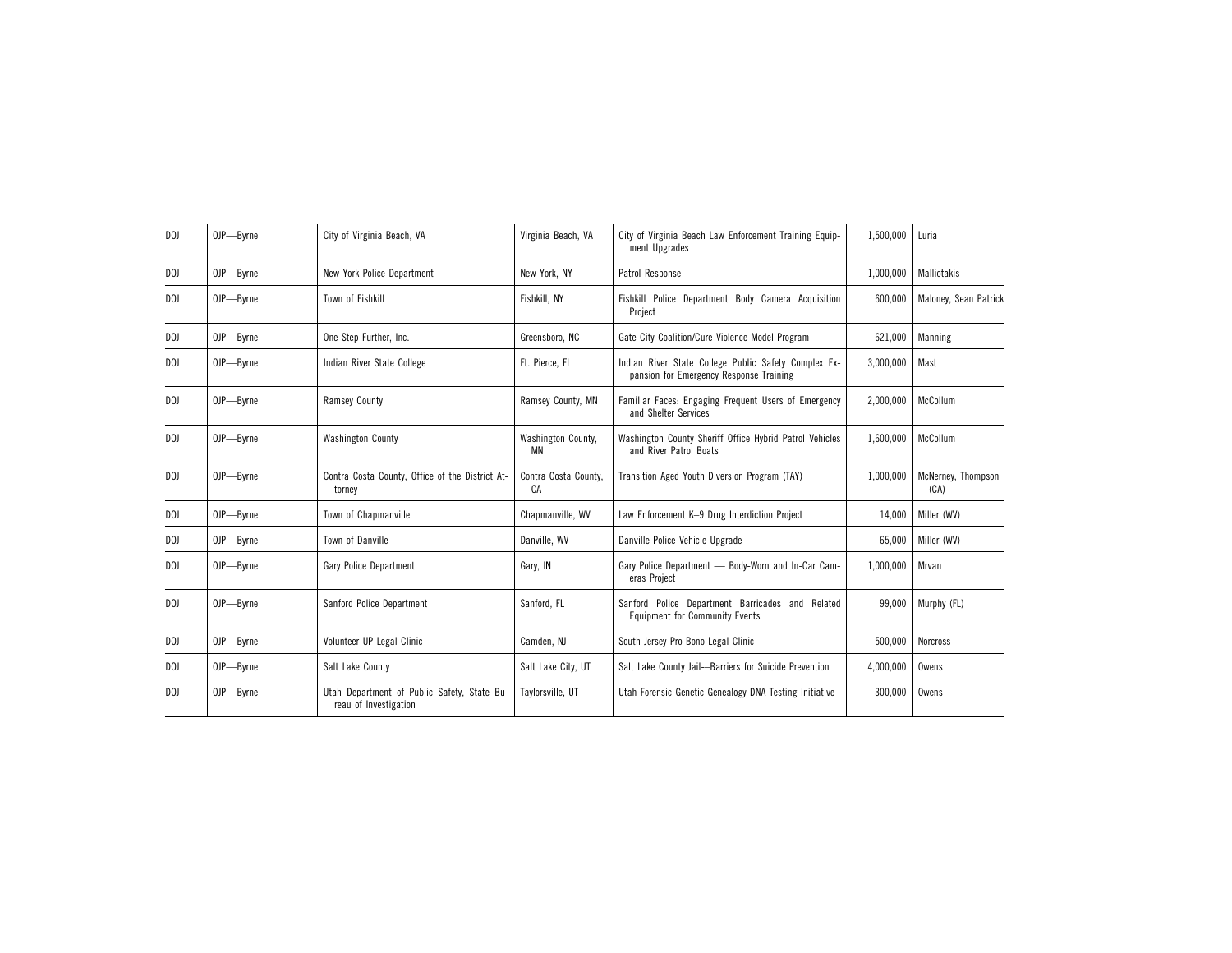| Agency         | Account   | Recipient                                            | Location                                   | Project                                                                                | <b>House Amount</b> | House Requestor(s) |
|----------------|-----------|------------------------------------------------------|--------------------------------------------|----------------------------------------------------------------------------------------|---------------------|--------------------|
| D <sub>0</sub> | OJP-Byrne | Stratham Police Department                           | Stratham, NH                               | In-Car Camera System                                                                   | 43,000              | Pappas             |
| DOJ            | OJP-Byrne | Hennepin Technical College                           | Brooklyn Park, MN                          | Hennepin Technical College Procurement of Scenario-<br><b>Based Training Equipment</b> | 2,090,000           | Phillips           |
| D <sub>0</sub> | OJP-Byrne | Maria Pew Family Foundation DBA Maria's<br>Voice     | Chaska, MN                                 | Expanding Community-wide Domestic Violence Primary<br><b>Prevention Education</b>      | 250,000             | Phillips           |
| D <sub>0</sub> | OJP-Byrne | Virgin Islands Police Department                     | St. Croix. St. John.<br>and St. Thomas, VI | <b>Marine Enforcement Vessels</b>                                                      | 3,984,000           | Plaskett           |
| DOJ            | OJP-Byrne | <b>Boston Medical Center Corporation</b>             | Boston, MA                                 | Boston Medical Center (BMC) Violence Intervention Ad-<br>vocacy Program (VIAP)         | 370,000             | Presslev           |
| D <sub>0</sub> | OJP-Byrne | Durham County                                        | Durham County, NC                          | Justice Movement Community Coordinated Violence<br><b>Intervention Project</b>         | 700,000             | Price (NC)         |
| DOJ            | OJP-Byrne | Chicago Police Memorial Foundation                   | Chicago, IL                                | Get Behind the Vest                                                                    | 540,000             | Quigley            |
| DOJ            | OJP-Byrne | The Womans Opportunity Rehabilitation Center<br>Inc. | Hempstead, NY                              | <b>WORC</b> Justice Services                                                           | 638,000             | Rice (NY)          |
| DOJ            | OJP-Byrne | City of Spokane                                      | Spokane, WA                                | City of Spokane Municipal Court Domestic Violence<br>Intervention Program              | 500,000             | Rodgers (WA)       |
| DOJ            | OJP-Byrne | Spokane County Sheriff's Office                      | Spokane, WA                                | Spokane County Sheriff Helicopter Replacement                                          | 500.000             | Rodgers (WA)       |
| D <sub>0</sub> | OJP-Byrne | Spokane Police Department                            | Spokane, WA                                | Spokane Police Department Technology Improvement<br>Plan                               | 1,317,000           | Rodgers (WA)       |
| D <sub>0</sub> | OJP-Byrne | Jacksonville State University                        | Jacksonville, AL                           | Northeast Alabama Sexual Assault Nurse Examiner Pro-<br>gram                           | 500,000             | Rogers (AL)        |
| D <sub>0</sub> | OJP-Byrne | Town of Fuguay-Varina                                | Fuguay-Varina, CA                          | <b>Continuous Operation Body Camera System</b>                                         | 180,000             | Ross               |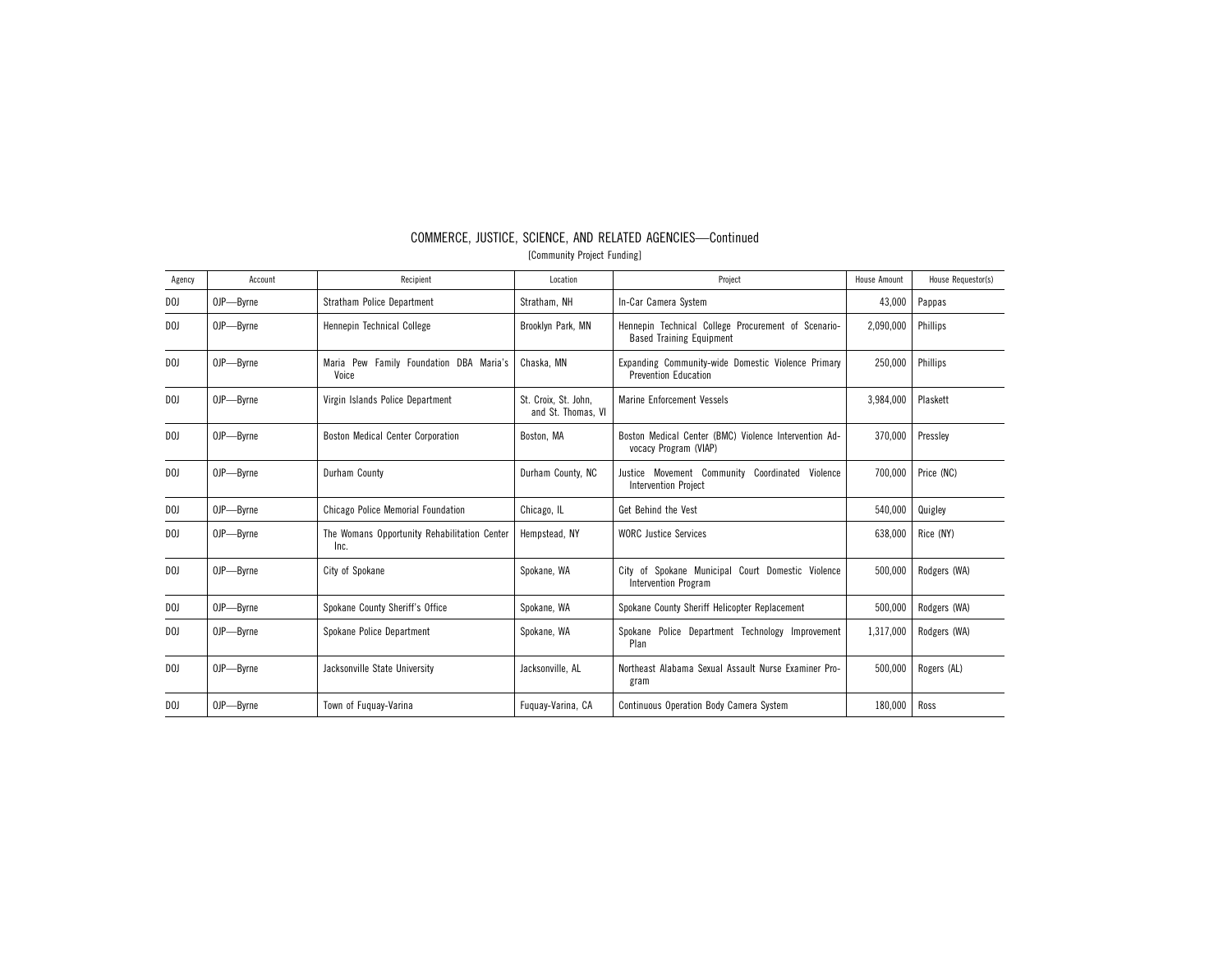| D <sub>0</sub> | OJP-Byrne | Portage County Adult Probation Department | Portage County, OH         | POWER PROGRAM-(Probationers, Offered, Work, Em-<br>powerment, Re-direction)                | 250,000   | Ryan         |
|----------------|-----------|-------------------------------------------|----------------------------|--------------------------------------------------------------------------------------------|-----------|--------------|
| D <sub>0</sub> | OJP-Byrne | <b>Stark County Sheriff's Office</b>      | Stark County, OH           | Stark County Sheriff's Office Driving Simulator and<br><b>Body-Worn Cameras</b>            | 350,000   | Ryan         |
| D <sub>0</sub> | OJP-Byrne | Anne Arundel County                       | Anne Arundel County,<br>MD | Fresh START Program                                                                        | 400,000   | Sarbanes     |
| D <sub>0</sub> | OJP-Byrne | City of Glendale                          | Glendale, CA               | Glendale Police Department Homeless Outreach Program                                       | 731,000   | Schiff       |
| DOJ            | OJP-Byrne | Lake County State's Attorney              | Lake County, IL            | Lake County Gun Violence Prevention Initiative                                             | 750,000   | Schneider    |
| DOJ            | OJP-Byrne | <b>King County</b>                        | King County, WA            | King County Crisis Response Team                                                           | 1,000,000 | Schrier      |
| DOJ            | OJP-Byrne | King County Sheriff's Office              | King County, WA            | King County Sheriff's Office Body-Worn Cameras                                             | 1,000,000 | Schrier      |
| DOJ            | OJP-Byrne | City of Hampton                           | Hampton, VA                | Hampton Gun Violence Intervention Program                                                  | 4,600,000 | Scott (VA)   |
| DOJ            | OJP-Byrne | City of Newport News                      | Newport News, VA           | Gun Violence and Violent Crime Reduction Initiative                                        | 760.000   | Scott (VA)   |
| DOJ            | OJP-Byrne | City of Lovejoy Police Department         | Lovejoy, GA                | City of Lovejoy Police Tasers                                                              | 34,000    | Scott, David |
| DOJ            | OJP-Byrne | Ingham County                             | Ingham County, MI          | Advance Peace                                                                              | 500.000   | Slotkin      |
| DOJ            | OJP-Byrne | Oakland County Sheriff's Office           | Oakland County, MI         | Oakland County Sheriff's Office Training Equipment                                         | 410,000   | Slotkin      |
| DOJ            | OJP-Byrne | New Mexico Department of Public Safety    | Santa Fe. NM               | The Forensic Laboratory Gas Chromatograph-Infrared<br>Detector (GC-IRD) Instrument Project | 411.000   | Stansburv    |
| DOJ            | OJP-Byrne | Maricopa County Sheriff's Office          | Maricopa County, CA        | Rapid DNA Enhancement Project                                                              | 600,000   | Stanton      |
| DOJ            | OJP-Byrne | Thurston County Sheriff's Office          | Thurston County, WA        | Rapid DNA Forensic Technology for Investigations                                           | 448,000   | Strickland   |
| DOJ            | OJP-Byrne | City of Havward                           | Hayward, CA                | The Hayward Evaluation and Response Teams (HEART)<br>Program                               | 709,000   | Swalwell     |
| D <sub>0</sub> | OJP-Byrne | City of Binghamton                        | Binghamton, NY             | Binghamton Community Policing and Crime Prevention                                         | 864,000   | Tenney       |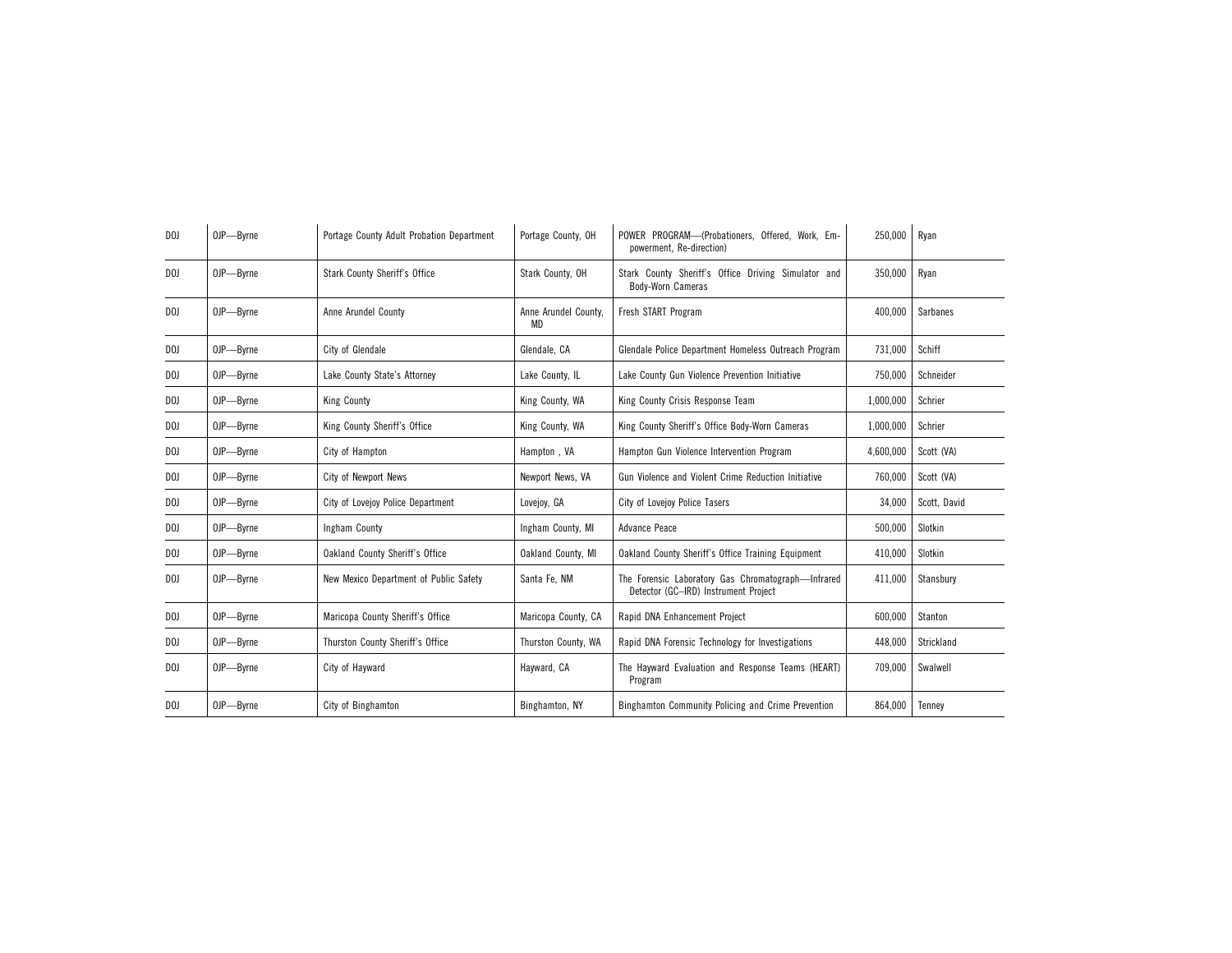| Agency         | Account     | Recipient                                          | Location         | Project                                                                                               | <b>House Amount</b> | House Requestor(s)             |
|----------------|-------------|----------------------------------------------------|------------------|-------------------------------------------------------------------------------------------------------|---------------------|--------------------------------|
| D <sub>0</sub> | OJP-Byrne   | <b>Clark County</b>                                | Clark County, NV | Clark County District Attorney's Office Case Manage-<br>ment System---Criminal and Juvenile Divisions | 1,576,000           | Titus                          |
| D <sub>0</sub> | OJP-Byrne   | Henderson Police Department                        | Boulder City, NV | Equipment for Eldorado Valley Regional Public Safety<br><b>Training Facility</b>                      | 1.087.000           | Titus                          |
| DOJ            | OJP-Byrne   | City of Montclair                                  | Montclair, CA    | Montclair Police Body-Worn Camera Program                                                             | 800,000             | Torres (CA)                    |
| DOJ            | OJP-Byrne   | Sandwich Police Department                         | Sandwich, IL     | Transparency Equipment Improvement                                                                    | 121,000             | Underwood                      |
| D <sub>0</sub> | OJP-Byrne   | Kings County Sheriff's Office                      | Hanford, CA      | Kings County Sheriff's Office Patrol Vehicle Replace-<br>ment                                         | 234.000             | Valadao                        |
| DOJ            | OJP-Byrne   | Inspirate Health Network                           | Mullica Hill, NJ | <b>Youth Violence Reduction Initiative</b>                                                            | 1,000,000           | Van Drew                       |
| DOJ            | OJP-Byrne   | St. Nicks Alliance Corp                            | Brooklyn, NY     | North Brooklyn Anti-Violence Initiative                                                               | 1,000,000           | Velazquez                      |
| D <sub>0</sub> | OJP-Byrne   | Town of Davie                                      | Davie, FL        | Body-Worn Camera Program                                                                              | 800,000             | Wasserman Schultz              |
| D <sub>0</sub> | OJP-Byrne   | Hamilton County Board of County Commis-<br>sioners | Cincinnati, OH   | Hamilton County Justice Center Security Improvements                                                  | 1.000.000           | Wenstrup                       |
| D <sub>0</sub> | OJP-Byrne   | <b>Twelfth Judicial District Drug Task Force</b>   | Fort Smith, AR   | <b>Technology Saving Arkansans</b>                                                                    | 137,000             | Womack                         |
| D <sub>0</sub> | OJP-Byrne   | Family & Children's Place                          | Louisville, KY   | Louisville Collaboration to Prevent Child Abuse. Youth<br>and Family Violence                         | 2.000.000           | Yarmuth                        |
| <b>NASA</b>    | <b>SSMS</b> | Houston Independent School District                | Houston, TX      | Houston-Rice Planetary Project                                                                        | 1,983,320           | Garcia (TX), Jackson<br>Lee    |
| <b>NASA</b>    | <b>SSMS</b> | American Museum of Natural History                 | New York, NY     | Planetarium Programming Development                                                                   | 1,500,000           | Maloney, Carolyn B.,<br>Nadler |